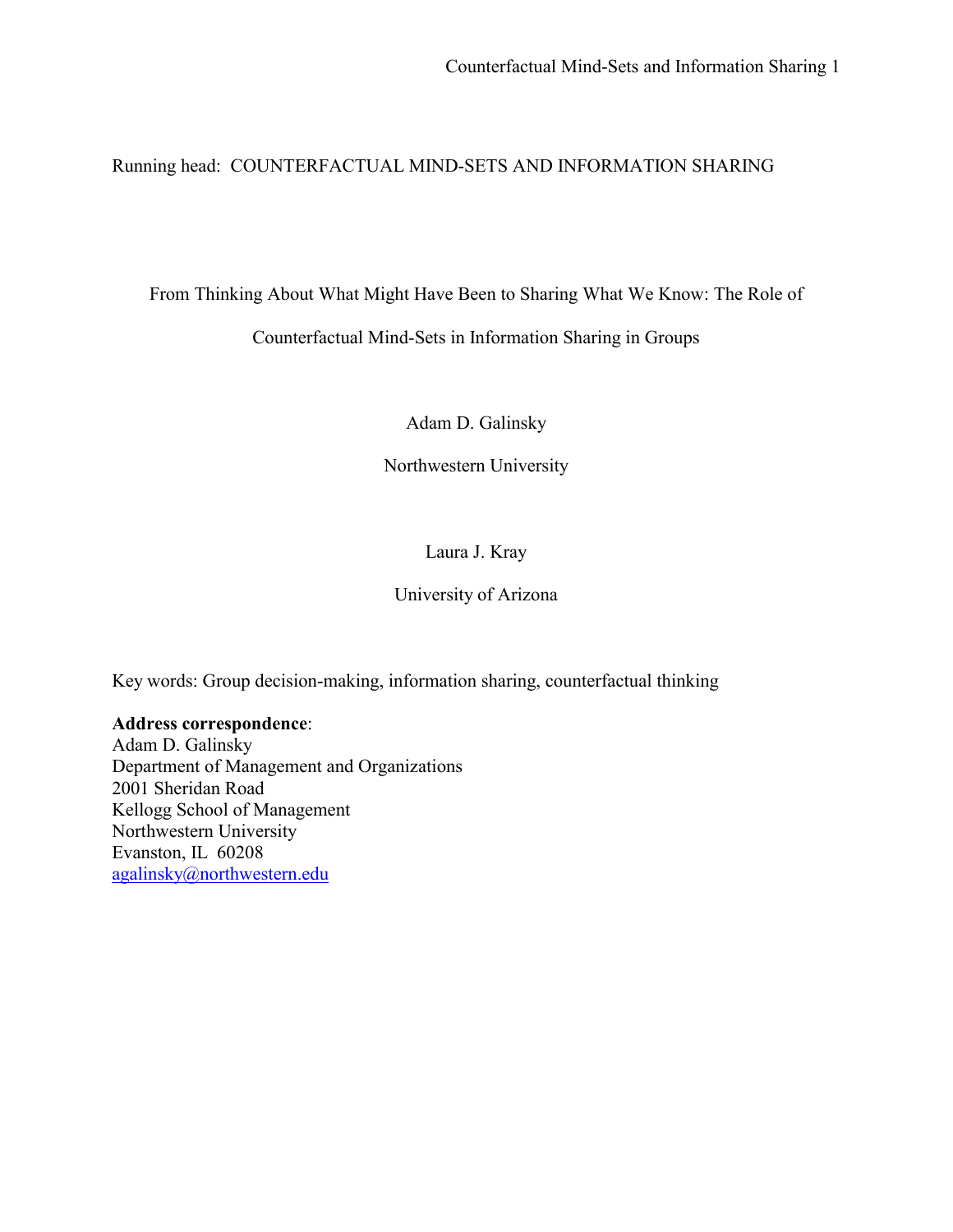# Abstract

We hypothesized that the activation of a counterfactual mind-set minimizes group decision errors that result when a group relies on its members to share uniquely held information. In two experiments, groups were exposed to one of two pre-task scenarios in which the salience of counterfactual thoughts was manipulated. Subsequently they engaged in a murder mystery task. In both experiments, counterfactual mind-sets increased the discussion of uniquely held information and increased the likelihood of choosing the correct suspect. In addition, the number of counterfactual thoughts predicted both the discussion of unique information and decision accuracy. These results emerged regardless of whether the direction of the counterfactual thoughts was upward (Experiment 1) or downward (Experiment 2), suggesting that it is the process of thinking counterfactually and not the content of the counterfactuals that facilitated group decision making.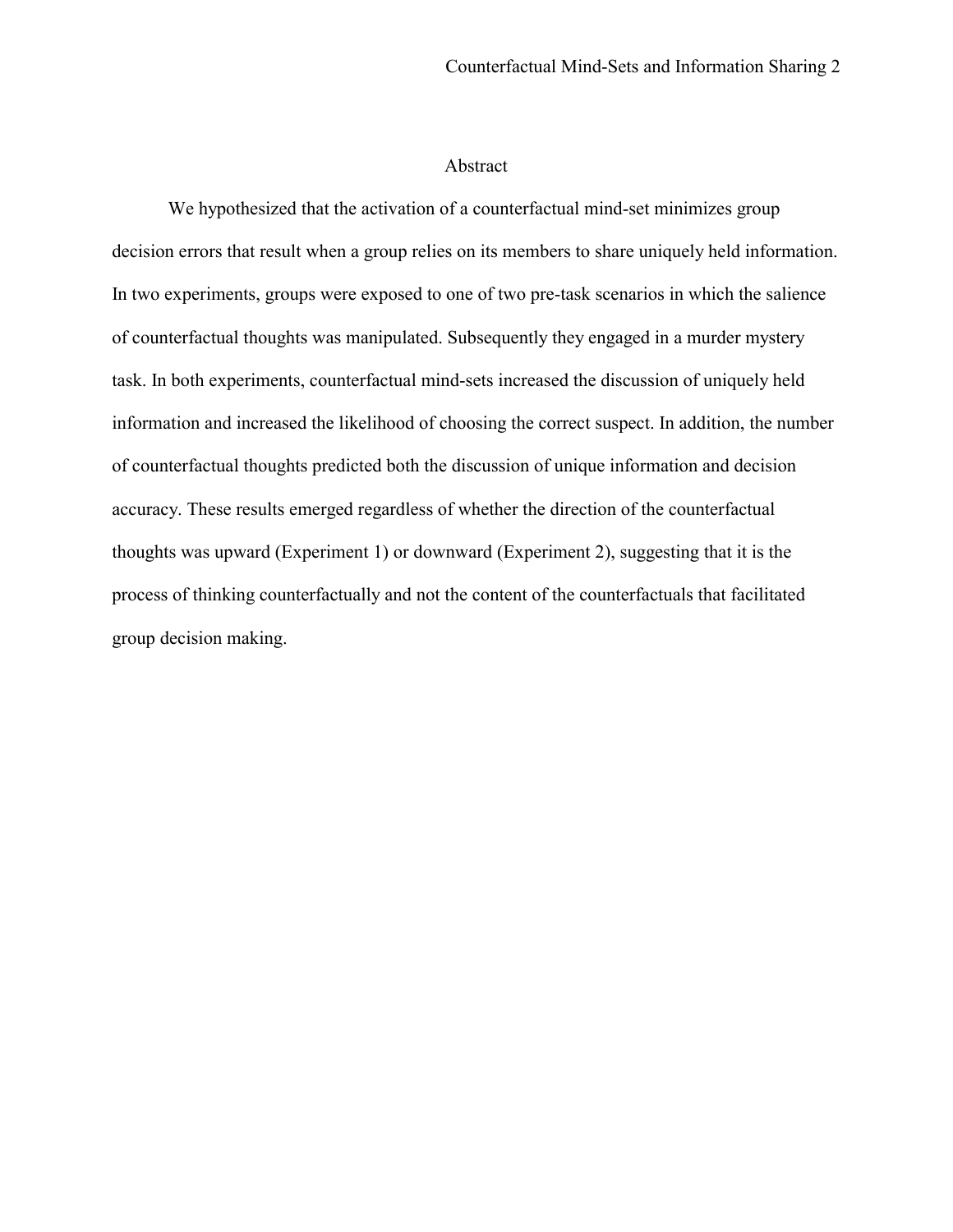From Thinking About What Might Have Been to Sharing What We Know: The Role of Counterfactual Mind-Sets in Information Sharing in Groups

Complex decisions, from the military (i.e., when and where to launch an attack) to the economic (i.e., whether and how much to raise interest rates) to the legal (whether to indict or convict an individual) are constantly being made by groups. From these examples it is clear that such decisions have far reaching consequences affecting such important concerns as economic prosperity, incarceration, and even mortality. One reason that group decision making is complex is that group members are often dependent on each other for information. Making the decision that will maximize utility and promote success is especially difficult when individual members of a group each possess some unique information that is not commonly known. Under these circumstances, the group must pool all the information that it collectively possesses in order for the best decision to emerge. For example, many consequential medical decisions are made by pooling information from different expert physicians (Larson, Christensen, Abbott, & Franz; 1996; Larson, Christensen, Franz, & Abbott; 1998).

 From the lack of preparedness at Pearl Harbor to the ill-conceived invasion of the Bay of Pigs, biased decision making can often have tragic consequences. The explosion of the space shuttle Challenger a mere 73 seconds after liftoff is one poignant example of group decision making gone awry. The Presidential Commission investigating the accident reported that inadequate sharing of information was an important contributor to the disaster. Although data was available that confirmed that low temperatures could cause the complete malfunction of the shuttle, this information was not widely disseminated (Report of the Presidential Commission on the Space Shuttle Challenger Accident, 1986). Key decision makers were never made aware of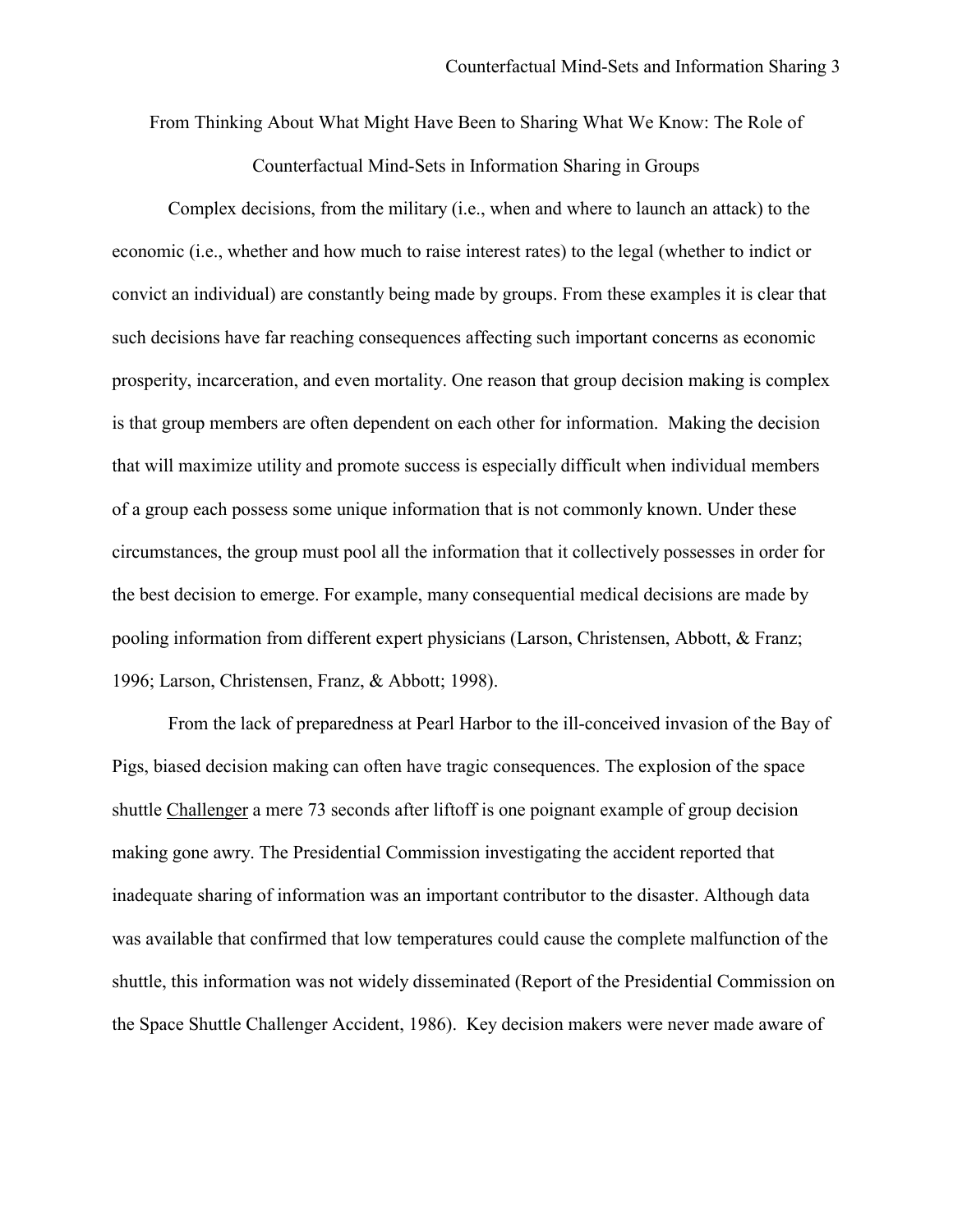this crucial information, solidifying their decision to proceed with the tragic launch, despite an air temperature that dipped below freezing the morning of the launch.

Groups must find ways to pool relevant information from each other in a coordinated and efficient fashion. Unfortunately for group decision accuracy, one well established finding is that group discussions are characterized by the tendency to focus discussions on commonly shared information to the relative detriment of uniquely held information—groups tend to focus on what everyone knows rather than on what only some of the group members know (Larson, Foster-Fishman, & Keys, 1994; Stasser & Stewart, 1992; Stasser & Titus, 1985; Winquist & Larson, 1998). This tendency means that group decisions are often biased in the direction of information that is commonly shared among group members, leading to a potential failure of collective intelligence. In this paper we suggest that thinking about what might have been (i.e., counterfactual thoughts) can counteract the biased information sampling tendencies of groups, thereby increasing the sharing and discussion of unique information and ultimately increasing decision accuracy.

The present experiments extend research and theory in a number of important ways. We demonstrate that cognitive orientations that reduce group biases do not have to be activated in the group decision making context, but can be made accessible in an earlier, separate context. We also demonstrate that the effect of counterfactual (mutable) primes on later problem solving behavior is associated with the construction of counterfactual thoughts; that is, the amount of counterfactual activation predicted both decision making processes (i.e., the discussion of unique information) and decision accuracy. Previous research (Galinsky & Moskowitz, 2000; Galinsky, et al., 2000) demonstrated that counterfactual primes affect behavior, but did not investigate underlying processes. Additionally, we show that the effect of counterfactual mind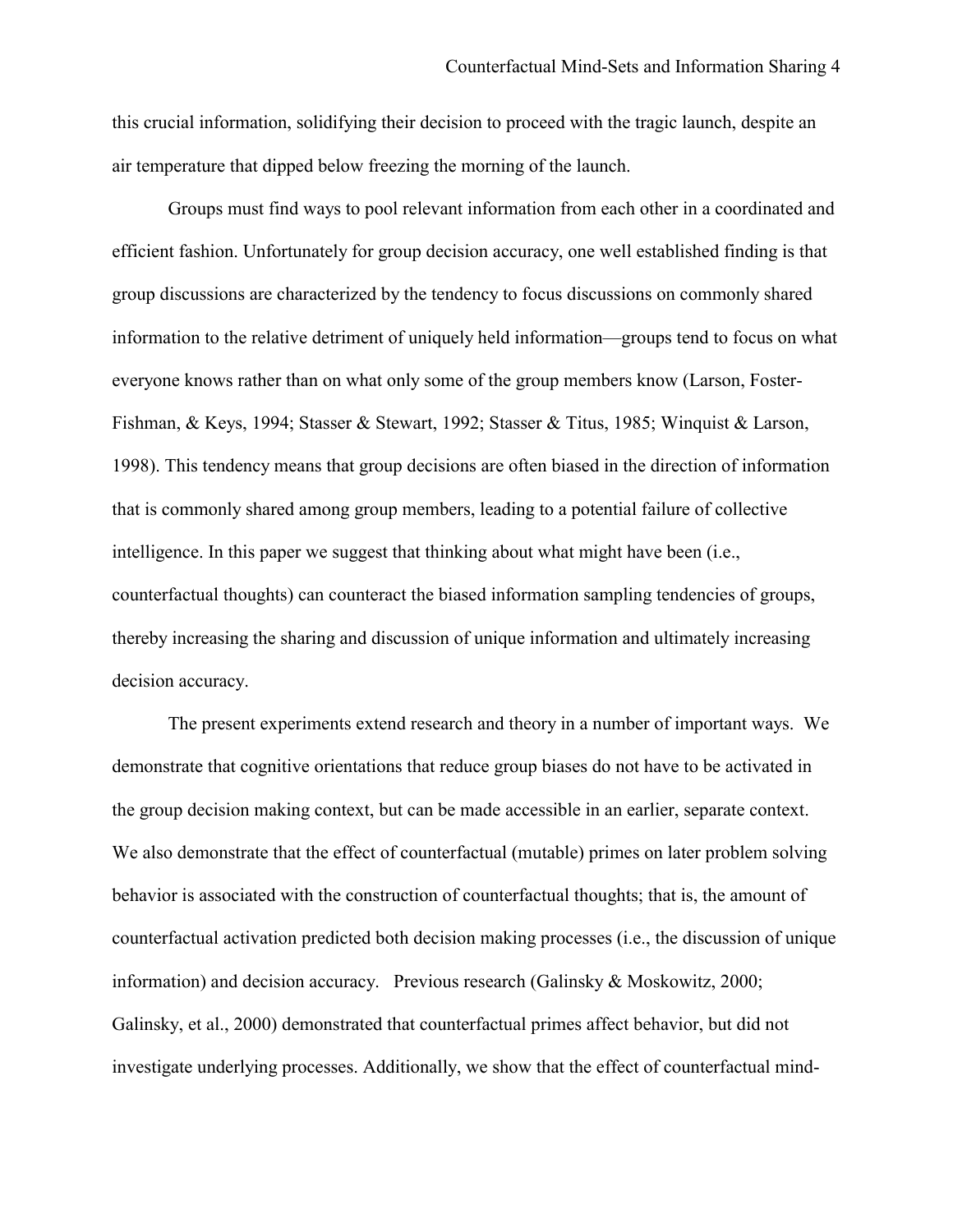sets on information sharing does not depend on the direction of the counterfactual thoughts (upward vs. downward).

Another goal of the present set of experiments is to extend previous findings on counterfactual mind-sets to the group domain. Previous demonstrations of counterfactual primes have only shown that they affect individual, as opposed to group, decision making. In addition, groups, rather than individuals, constructed counterfactual thoughts in the present experiments. Ultimately, we examine how counterfactual mind-sets impact the manner in which groups process information by examining the ability of groups to uncover a hidden profile and avoid biased information sharing.

#### Increasing Information Sharing

How can all the information that is available to a group be discovered and shared? What are the conditions that promote the discussion of unique information? Although intuitively it would seem that modifying the structure and context of group discussion would decrease biased information sharing, many of these modifications have no debiasing effect or they, somewhat ironically, exacerbate biased information sharing. Separating the discussion of information from the judgment stage fails to reduce the bias (Stasser, Taylor, & Hanna, 1989) and increasing the group size is generally ineffective (Stasser, et al., 1989). Even making the task more important only slows the rate of information dissemination in groups (Larson, et al., 1994). Finally, increasing accountability by requiring the group to justify their decision or action to someone else actually exacerbates the narrow focus on shared information (Stewart, Billings, & Stasser, 1998).

Cognitive mind-sets that encourage balanced information searches and information sharing might improve group decisions. In fact, how groups construe the task in front of them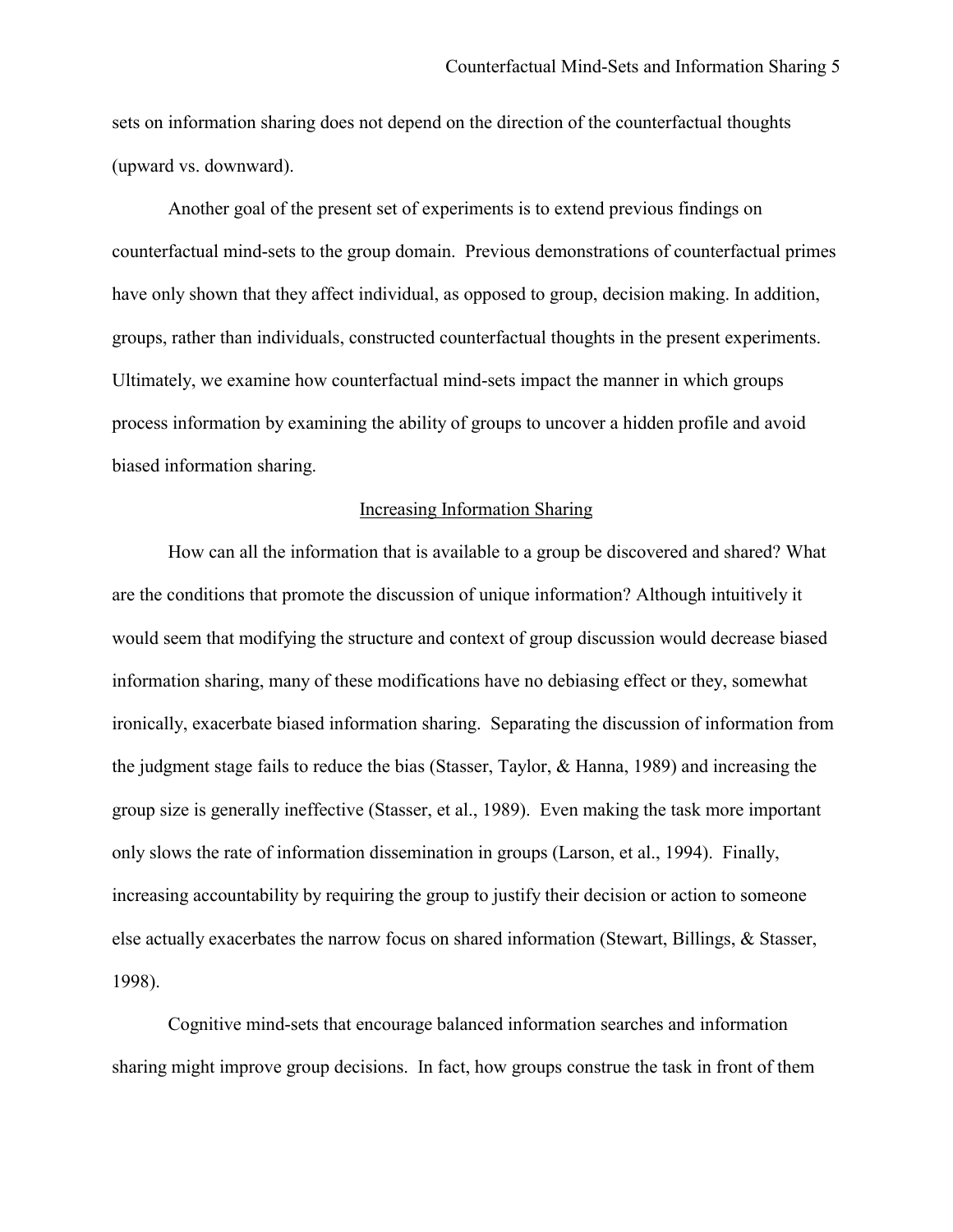can influence the information sharing process. Stasser and Stewart (1992) determined that framing a task as a problem with a clear solution to be identified improves the balance of information sharing in a group relative to framing the task as a judgmental one. In their experiment, the framing of the task provoked a mind-set that altered the sharing of unique information and the solicitation of discrepant information, which suggests that how the task is construed affects the decision making process. Are there other mind-sets that can be activated that will slacken the compulsive focus on shared information and decrease decision errors? If so, can these mind-sets be activated independent of the group decision making context?

# Counterfactual Mind-Sets

 Thoughts about "what might have been" have a powerful influence on how individuals approach what is not yet. In other words, being presented with a situation in which a salient counterfactual exists—or a sense of what almost or might have happened—influences future behavior (Galinsky, Seiden, Kim, & Medvec, in press; Roese, 1994). For example, Roese (1994) found that directing participants to construct counterfactual thoughts after one anagram task led to better performance on a subsequent anagram task; counterfactual thinking increased performance by helping to specify the necessary conditions to avoid replication of previous errors.

Having people think about what might have been in one context can even impact subsequent decision making and problem solving in a completely unrelated context. Counterfactual mind-sets make simulations and awareness of relevant alternatives more accessible and this process of mental simulation can then carry over to a later unrelated task. Galinsky and Moskowitz (2000) argue that exposure to a salient counterfactual heightens an individual's awareness that there is more than one possibility to be considered when making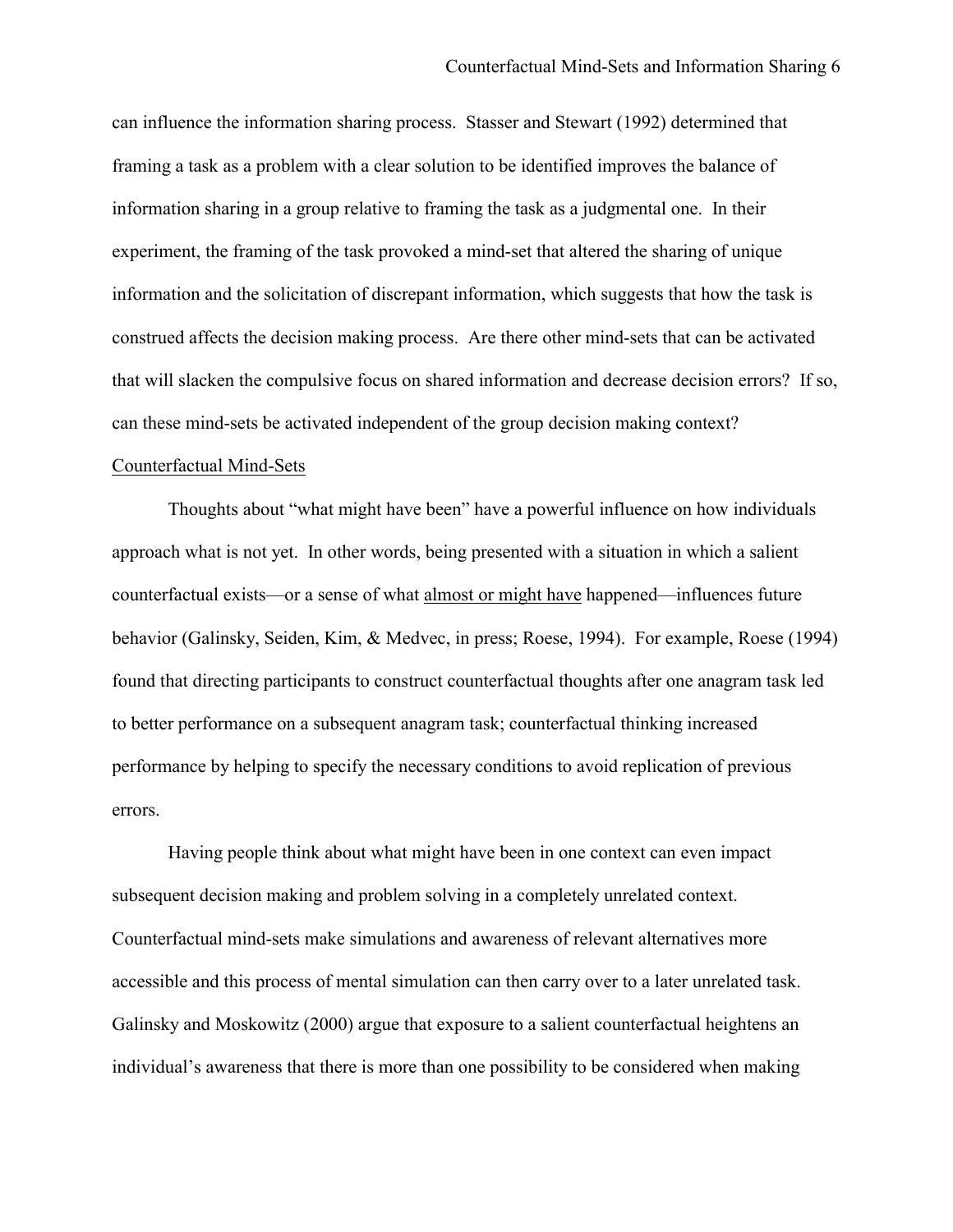decisions, which increases the likelihood of engaging in mental simulations of alternate states of reality (Kahneman & Tversky, 1982). To test this hypothesis, they examined whether activating a counterfactual mind-set decreases the tendency of individuals to fall prey to the confirmation bias in hypothesis-testing situations (Snyder & Swann, 1978; Trope & Liberman, 1996). In Galinsky and Moskowitz's experiments, exposure to a counterfactual in an earlier, unrelated context increased the selection of hypothesis disconfirming questions, presumably by increasing the accessibility of the alternative and converse hypothesis.

## Experiment 1

Our first experiment involved a group decision making task in which all of the available information was dispersed in the group, rendering group members highly interdependent. Groups were not told that individual group members possessed unique information; in this way, the spontaneous searching for and sharing of information among group members under counterfactual and non-counterfactual mind-set conditions could be examined. Because all groups in the current experiment have identical information, we can capture how counterfactual mind-sets affect the focus of group discussions and their influence on decision accuracy.

The tendency for groups to focus on shared information to the relative exclusion of unique information is particularly destructive when the correct decision alternative is a hidden profile. A hidden profile is a superior decision alternative that is not obvious due to the manner in which information is distributed; commonly shared information will lead to the selection of one (incorrect) decision alternative, whereas the pooling of all the unshared, unique information will lead to the selection of a different (and correct) alternative (Stasser, 1999; Stasser & Stewart, 1992). Due to inadequate scanning and sharing of information among group members, groups are often unaware that unique information exists (Stasser & Titus, 1985). Whereas groups tend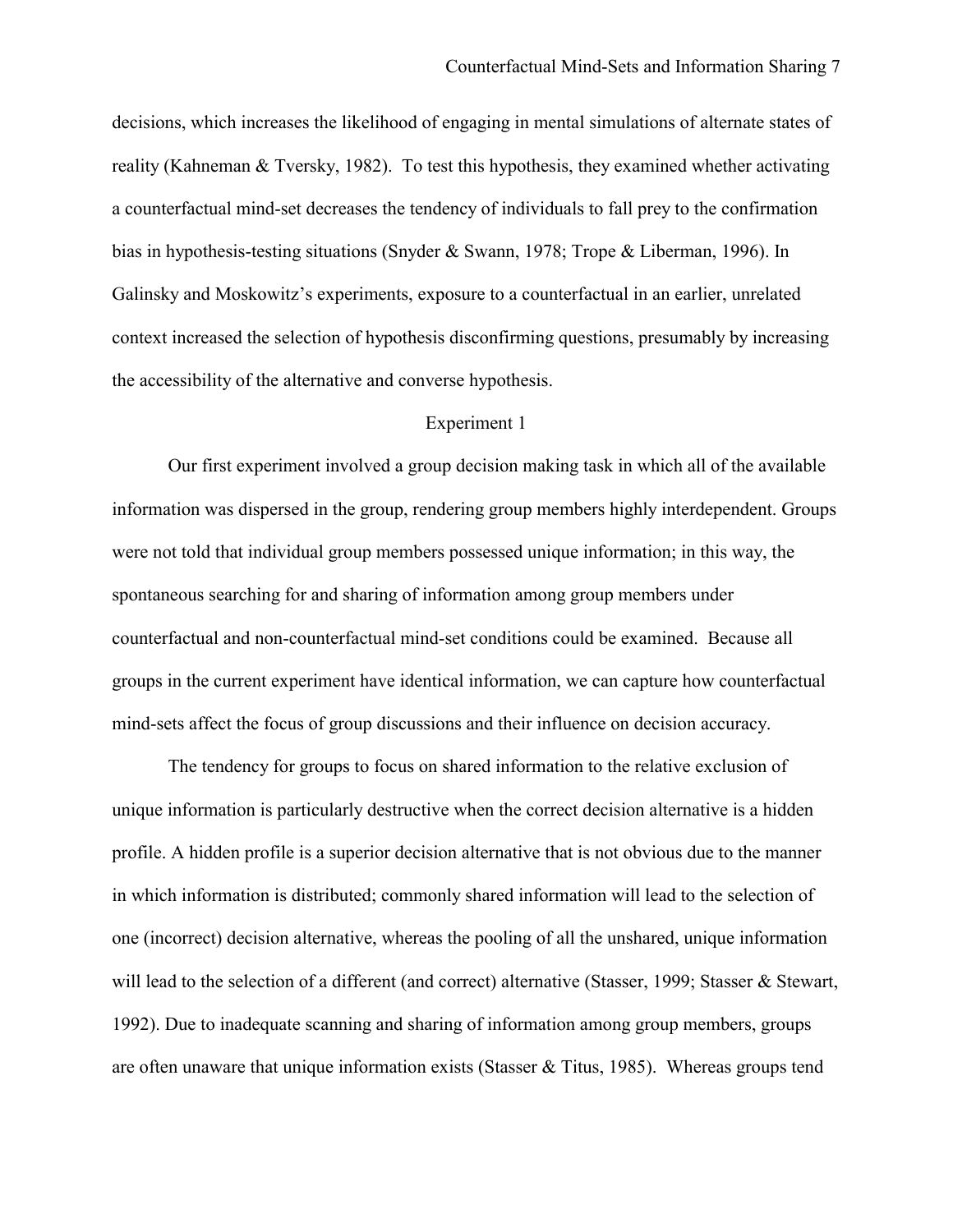to focus on commonly shared information, it is the sharing of uniquely held information that is often predictive of decision making quality (Winquist & Larson, 1998). If counterfactual mindsets serve to raise awareness about alternate realities, then they should increase the discussion of unique information and ultimately improve group decision accuracy in hidden profile problems. Method

 Overview and design. The experiment involved two conditions: a counterfactual prime condition and a non-counterfactual prime condition. The group decision task involved selecting a suspect that the group believed committed a homicide.

 Participants. Participants were 90 MBA students enrolled in an introductory organizational behavior course. The group decision task took place as part of a classroom exercise during the third week of a 15-week class. Each group was comprised of three individuals who worked together for the first time. Two groups were excluded from the analysis for not following the instructions.

 Decision task. We used the decision making task described in Stasser and Stewart (1992). Participants read a series of interviews from a homicide investigation; these interviews were presented in a booklet that included other supporting materials such as a map, a handwritten note, and a newspaper article. These interviews contained clues that were either incriminating or exonerating for each of the three suspects (E, B, and M). A fourth suspect (G) was included in the decision task because previous research has found that participants often choose her as a default, mainly because they want to believe that the wife was the murderer (K. Williams Phillips, personal communication); however, she is the only one who implicates herself. Although the amount of incriminating information on each of the three suspects was equal, there were two pieces of exonerating information for suspect M and three pieces of exonerating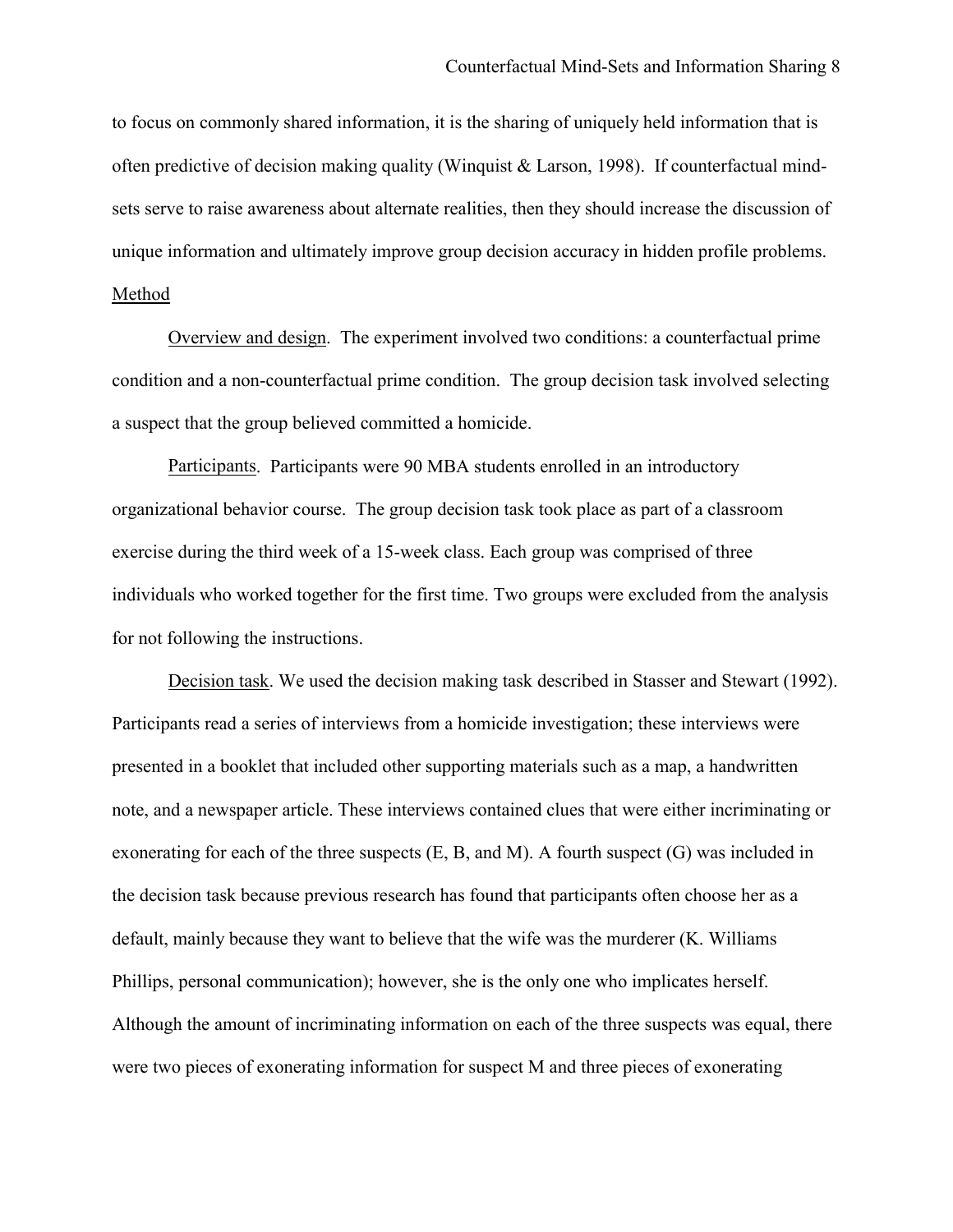information for suspect B. Once all the evidence is considered, suspects B and M should be exonerated and participants should conclude that suspect E had both motive and opportunity to commit the crime and had attempted to frame suspect B. Three incriminating clues about Suspect E and the five clues that exonerated Suspects M and B were critical for identifying E as the guilty party. To create a hidden profile, these clues were unshared. In each group, one member received the two clues that exonerated suspect M, one member received two clues that exonerated suspect B and two clues that implicated suspect E, and one member received one clue that exonerated suspect B and one clue that implicated suspect E. Collectively, the three group members had all of the information.

Procedure. At the beginning of the class session, each participant was handed a packet. Instructions and a group identification number were presented on the first page. This number corresponded to a room in which group members would meet with their other group members to conduct a discussion and make a decision. Before meeting their group members, participants were given 20 minutes to read their booklet, and take notes that they could bring to their group discussion. They were advised to read their materials carefully, as they would not be able to take the booklet into their group discussions. After 20 minutes, participants were asked to individually select "the one suspect you believe murdered Robert Guion" and to provide a brief justification for their choice. After going to their group decision making rooms, each threemember group was handed a group decision booklet.

Before beginning the murder mystery task, groups were instructed to spend five minutes engaging in a "team building exercise," which provided the basis for the counterfactual prime manipulation. Participants in the counterfactual prime condition read a scenario in which the protagonist Sue was at a rock concert of her favorite band. Because her seat was not very close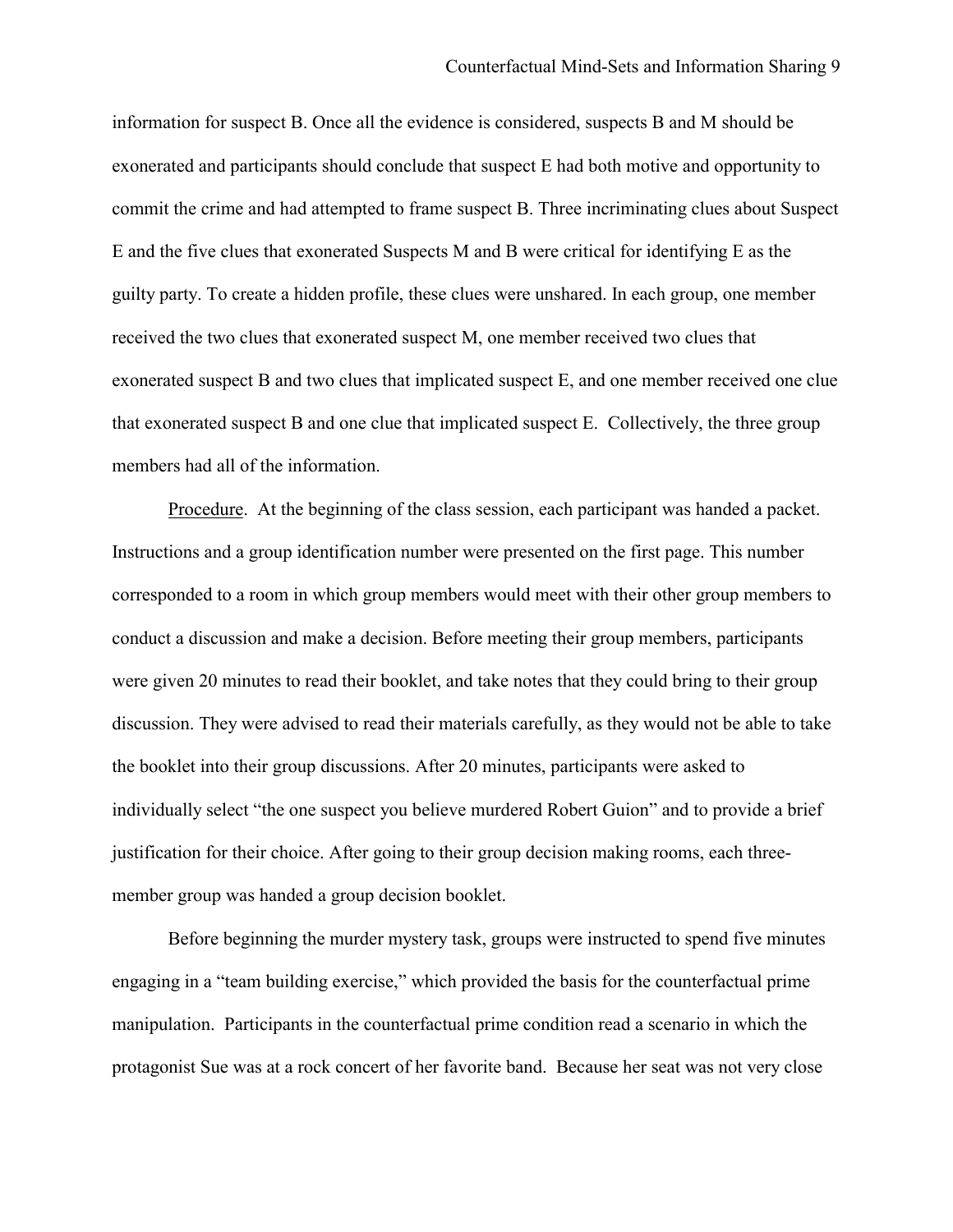to the stage, Sue switched to a vacant seat in the third row. Shortly thereafter, the emcee walked out on stage and announced that a valuable prize would be awarded to one lucky winner. The woman then reached her hand into a receptacle filled with ticket stubs and announced the winner was the person who currently occupied Sue's old seat. This scenario has been shown to activate upward counterfactual thoughts (Galinsky & Moskowitz, 2000) in which people express thoughts similar to "if only she had not moved she would have won". In the non-counterfactual prime condition, a similar scenario was presented, except that Sue did not switch seats and the lucky winner was someone in a different seat altogether. Groups read the team building scenario together and were then asked to "list some thoughts running through Sue's mind" as a group. To encourage only spontaneous thoughts, we did not number the sheet to list Sue's thoughts. Unlike previous demonstrations of the effects of counterfactual primes, all information relevant to the group decision was processed before the counterfactual primes.

After completing the team building exercise, groups were instructed to spend a maximum of 20 minutes discussing the murder mystery case and making a group decision. They were told to, "assume you are assistants to Lieutenant Moody. Please discuss the evidence and, as a group, choose the one suspect you believe committed the murder." After 20 minutes of discussion all groups were required to make their group decision. When participants returned to the classroom they completed a post-discussion questionnaire that asked them to identify each informational item that was discussed in their group's discussion. It was stressed, both verbally and in the questionnaire's written instructions, that they should identify only those items that had been actually discussed and not ones that they might have merely read. Each of the unique clues (6) was included, as well as 6 of the shared clues. The shared clues that were included were chosen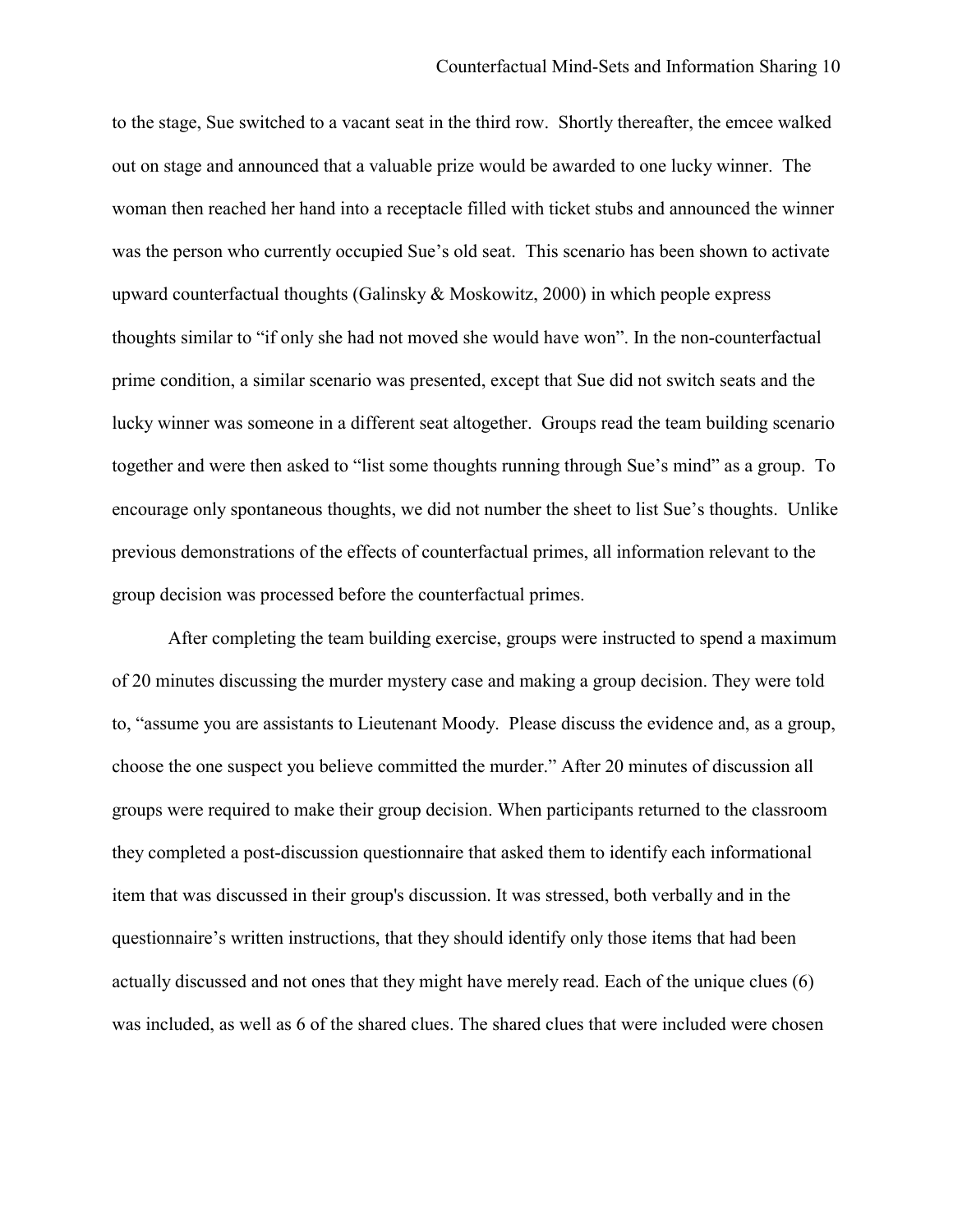because each contained implicating information on the three main suspects and were crucial clues in determining which suspect was chosen.

# Results and Discussion

Counterfactual activation. Two independent coders identified the number of thoughts listed by groups as to what might be going through Sue's mind that were counterfactual in nature. The reliability for counterfactual thoughts was high ( $\alpha$  = .92) and therefore the ratings of the two coders were averaged. As expected, groups in the counterfactual prime condition ( $M =$ 1.47) listed significantly more counterfactual thoughts than groups in the non-counterfactual prime condition ( $\underline{M} = .62$ ),  $\underline{F}(1, 26) = 9.9$ ,  $\underline{p} < .01$  (See Table 1). One alternative explanation for this effect and for the effect of counterfactual primes on decision making processes and accuracy is that counterfactual primes induced groups to write more thoughts, with counterfactual thoughts being just one incidental byproduct of this overall increase in writing output. To rule out this alternative explanation we counted the number of word written and it did not differ by experimental condition,  $F < 1$ .

Pre-discussion individual choices. After reading the mystery and before group discussion, participants indicated who they believed committed the murder. The number of people who selected each of the four suspects per experimental condition was submitted to a chi square analysis. There were no pre-discussion differences in the two experimental conditions,  $\chi^2$  $(df=3, n=81) < 1, ns.$ 

Group decision. Groups primed with a counterfactual mind-set were more likely to select the correct suspect ( $M = 66\%$ ) than were groups that discussed a scenario that did not contain any counterfactual possibilities ( $\underline{M} = 23\%$ ),  $\chi^2$  (df = 1, n = 28) = 5.2, p < .05.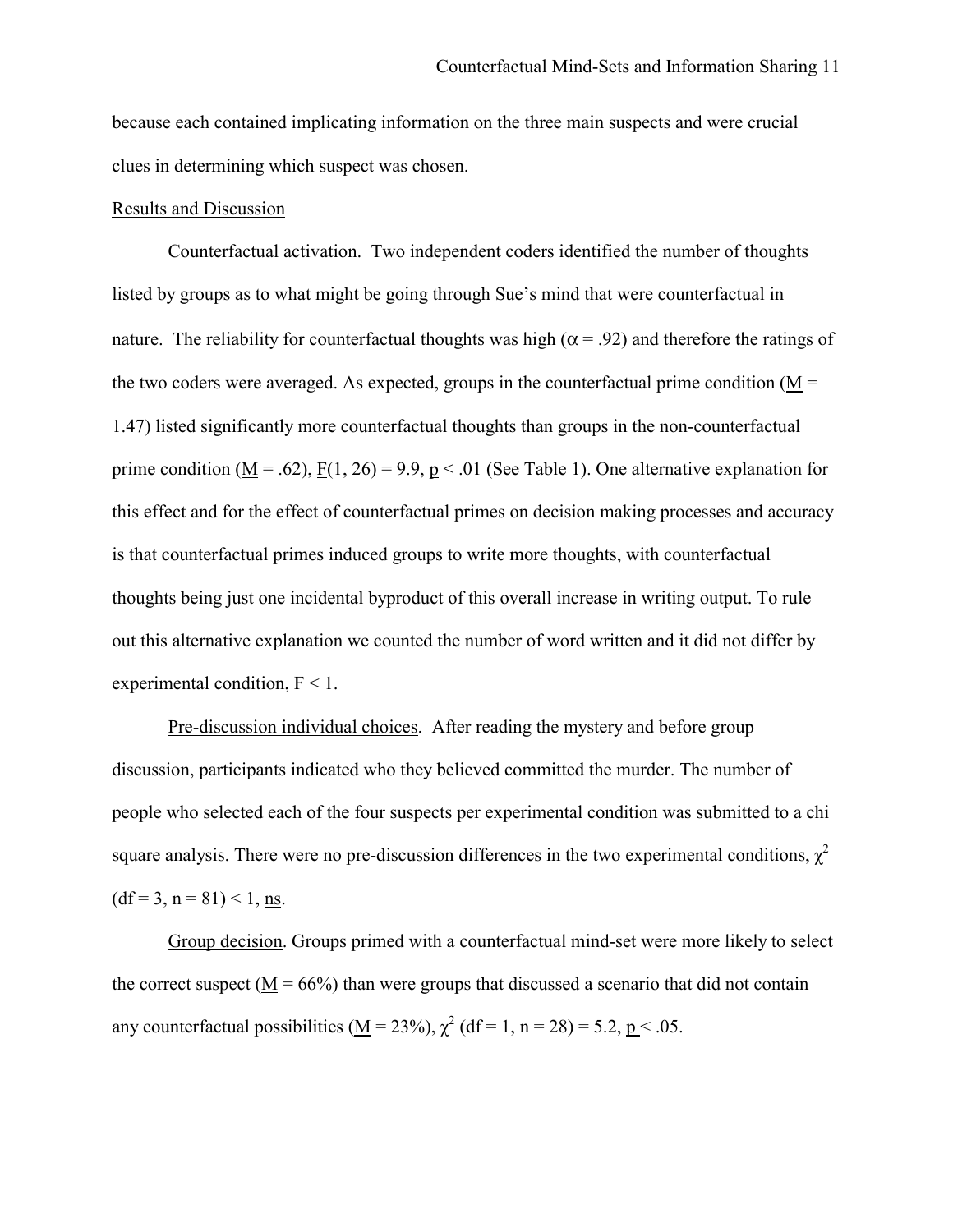Group decision process. We identified those clues which were selected by all three group members in their post-task assessment as clues that had been discussed. The number of shared and unique clues were submitted to a 2 (condition: counterfactual prime vs. no counterfactual prime) X 2 (type of clue: shared vs. unique) mixed model ANOVA with repeated measures on the second factor. Only a significant Counterfactual Condition X Type of Clue interaction emerged significant,  $F(1, 26) = 7.3$ ,  $p < 01$ . Consistent with our hypothesis, groups in the counterfactual activation condition  $(M = 4.1)$  increased the discussion of unique clues compared to groups that were not exposed to a counterfactual scenario  $(M = 3.2)$ ,  $F(1, 26) = 5.2$ ,  $p < .05$ . For shared clues, the reverse pattern was true, with the no counterfactual prime condition discussing more shared clues ( $M = 3.5$ ) than the no counterfactual condition ( $M = 3.1$ ), although this difference was not significant,  $F(1, 26) = 1.1$ ,  $p = .31$ . Counterfactual activation did not increase the discussion of all clues, but unique clues in particular.

We next conducted correlational analyses to determine the relationship between counterfactual activation, discussion of unique clues, and group decision accuracy (Winquist & Larson, 1998). The amount of counterfactual activation, as operationalized by the number of counterfactual thoughts listed in the pre-decision task, was correlated with both the number of unique clues discussed,  $r(28) = .43$ ,  $p < .05$ , and post-discussion decision accuracy,  $r(28) = .58$ , p < .01. In addition, the number of unique clues discussed was correlated with post-discussion decision accuracy,  $r(28) = .37$ ,  $p = .05$ . The number of shared clues discussed did not correlate with any of the variables.

To gain a better understanding of the underlying processes, we conducted a several analyses of covariance (ANCOVA), which allowed us to examine the effect of experimental condition when controlling for the influence of one of the process variables. First, when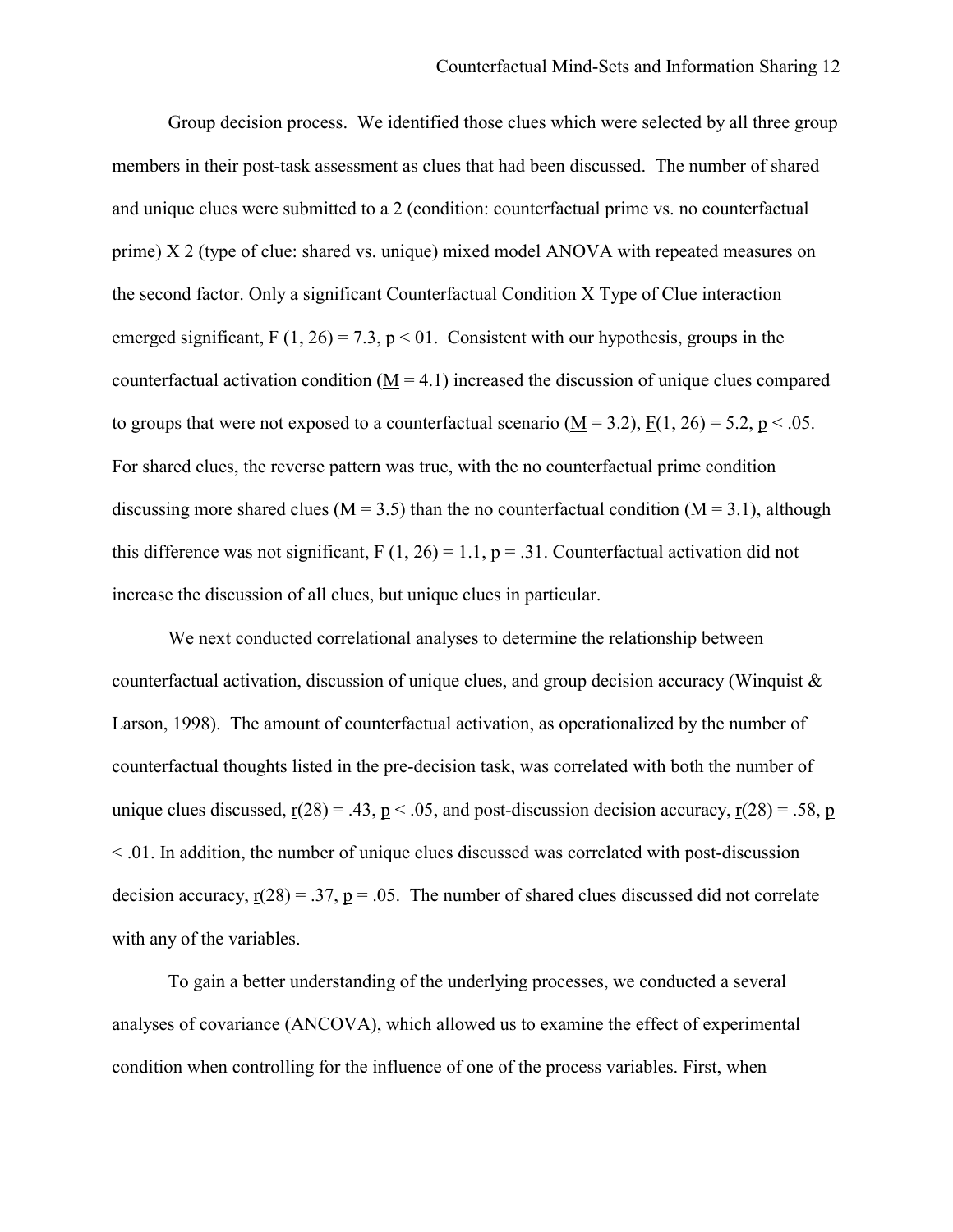controlling for the amount of counterfactual activation, experimental condition no longer had a significant effect on post-discussion decision accuracy,  $F(1, 25) < 1$ ,  $p = .34$ . Second, when controlling for the number of unique clues discussed, experimental condition no longer had a significant effect on post-discussion decision accuracy,  $F(1, 25) = 3.1$ ,  $p = .09$ . Finally, when controlling for the amount of counterfactual activation, experimental condition no longer had a significant effect on the number of unique clues discussed,  $F(1, 25) = 1.3$ ,  $p = .26$ . Counterfactual activation increased the discussion of unique clues, ones oft ignored in the course of group discussion, which ultimately led to greater decision accuracy.

 This experiment demonstrates that the beneficial effect of counterfactual mind-sets on problem solving extends to the group domain. Counterfactual primes increased the tendency of groups to discuss unique and unshared information, thereby increasing decision accuracy. Importantly for understanding how counterfactuals affect group discussions, they did not simultaneously increase the tendency to dwell on shared information. Because the correct suspect was a hidden profile, group members needed to disclose their unique information in order to arrive at the correct solution. Counterfactual primes allowed the hidden to become exposed, leading groups from the incorrect to the correct suspect.

## Experiment 2

The first experiment demonstrated clear evidence that counterfactual mind-sets can decrease biased information sharing. There are a number of issues that we sought to address in a second experiment. We have suggested that thinking counterfactually in one context activates a counterfactual mind-set that increases mental simulation and awareness of alternatives. Our model of counterfactual mind-sets suggests that the content of the counterfactuals should not matter. In the literature, counterfactuals are classified according to the direction of comparison.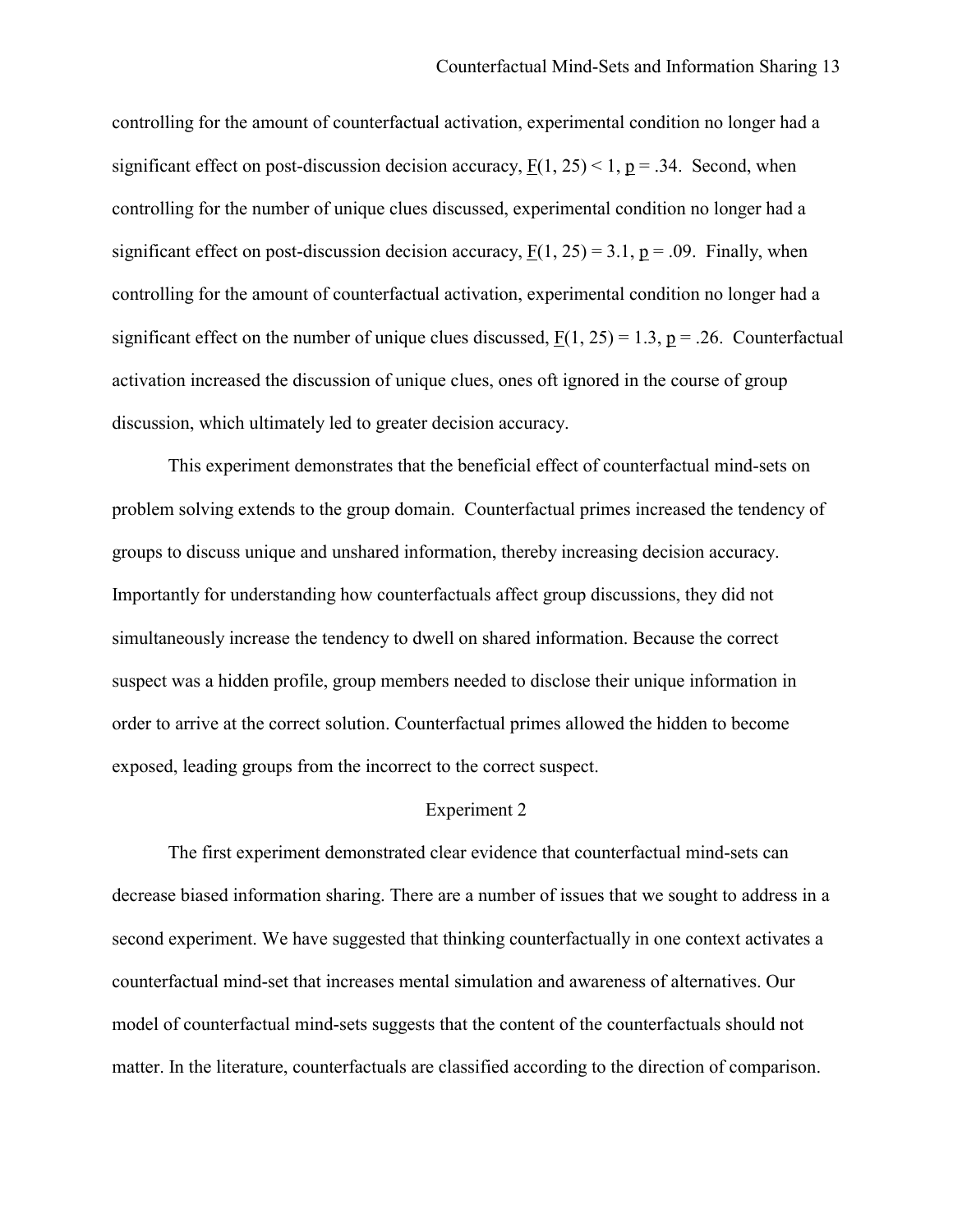Upward counterfactual thoughts occur when an individual compares the current reality to a better possible world. On the other hand, downward counterfactual thoughts occur when an individual compares his or her own outcome to a worse possible alternative. The first experiment explored the effect of upward counterfactual thoughts, in which better possible worlds are considered, on group decision making.

Would counterfactual thinking have influenced group decision making if the counterfactual thoughts were downward rather than upward? There is reason to suspect that downward counterfactual thoughts may not produce the same facilitative effects on decision accuracy. Roese (1994) suggested that upward counterfactual thoughts serve a preparative function but that downward counterfactual thoughts serve an affective function. He found that generating upward counterfactual thoughts after one anagram task facilitated performance on a second anagram task. Downward counterfactual thoughts, on the other hand, served to increase affect, but they did not positively influence subsequent performance. Thus, downward counterfactual thoughts can be used to make oneself feel better but upward counterfactual thoughts can be used to improve performance.

However, it is important to note a number of reasons why downward counterfactual thinking may not have had a positive influence on performance in the Roese (1994) experiments. In the Roese experiments the counterfactual thoughts were directly related to the subsequent performance. Because the tasks were the same and the counterfactual thoughts were directly relevant to the second task, the content of the counterfactual thoughts may have mattered. Thus, in the Roese experiments, counterfactuals were not serving as primes. When the counterfactual thoughts are unrelated to the subsequent task and are thus serving as primes, we hypothesize that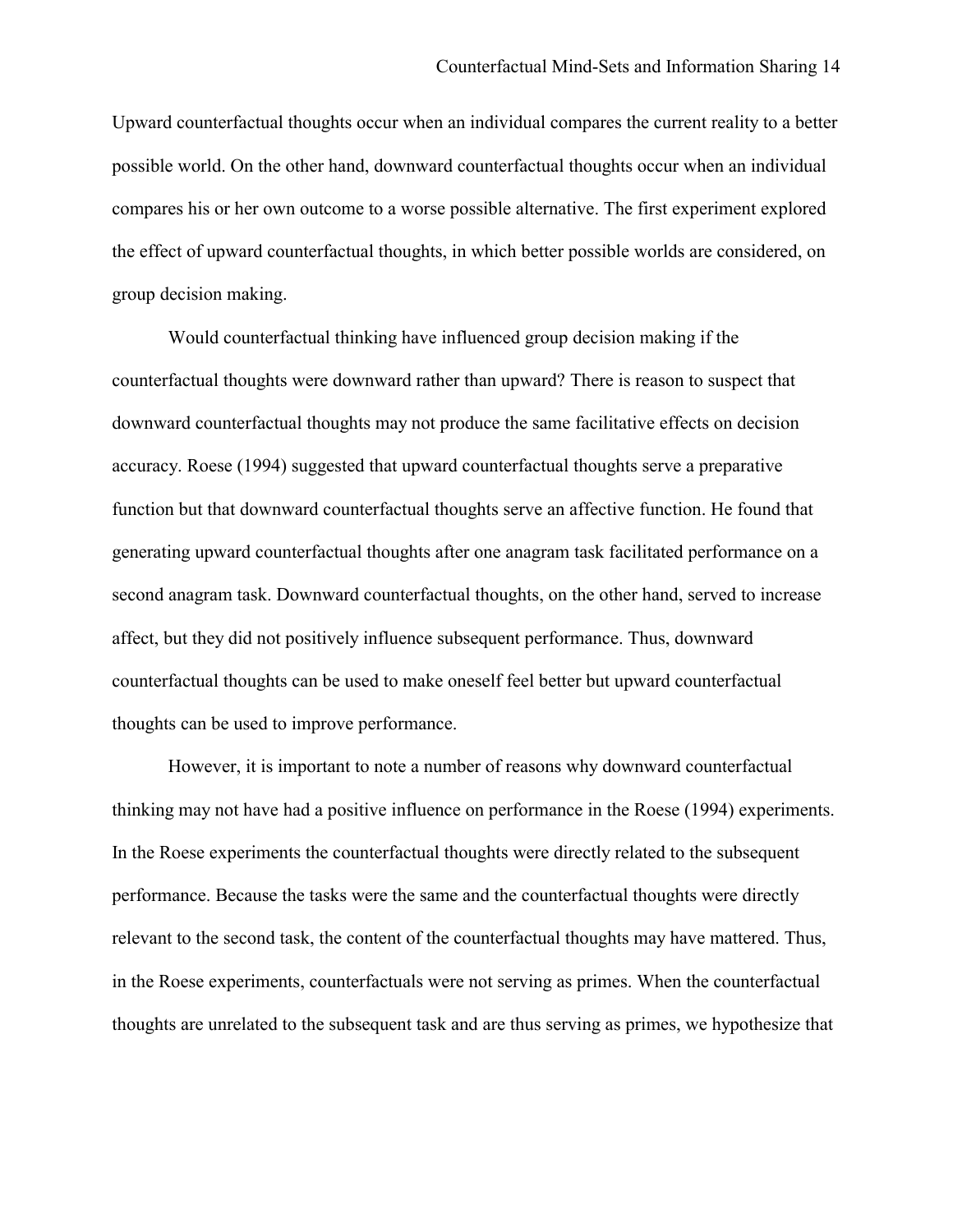content won't matter. Therefore, downward counterfactual thoughts should also have a facilitative effect on group decision making.

Another benefit of altering the type of counterfactual prime used in this experiment is that it will allow us to determine if the decision making effect observed in Experiment 1 depends on the emotional or motivational states associated with upward counterfactuals. Upward counterfactuals tend to reduce people's satisfaction and produce feelings of regret (Kahneman & Miller, 1986; Markman, Gavanski, Sherman, & McMullen, 1993; Medvec et al., 1995; Medvec & Savitsky, 1997). On the other hand, downward counterfactuals tend to produce emotions ranging from increased joy and a sense of relief to guilt and surprise because one avoided an alternative negative outcome (Medvec & Savitsky, 1997; Roese, 1994). If the emotional reactions evoked by upward counterfactuals are responsible for improving group decision making in Experiment 1, then we would not expect to replicate the effect in the current context using downward counterfactuals, which activate a clearly distinct set of emotions.

## Method

Design. The experiment involved two conditions: a counterfactual prime condition and a non-counterfactual prime condition. The group decision task involved selecting a suspect that the group believed committed a homicide.

 Participants. Participants were 63 MBA students enrolled in a course of groups and teams. The group decision task took place as part of a classroom exercise during the third week of a 5-week class. Each group was made up of three individuals.

Counterfactual manipulation. We altered the scenarios used in Experiment 1. First, in both scenarios the protagonist wins, rather than loses, the trip to Hawaii. Second, the new counterfactual scenario, which was based on a scenario from Galinsky and Moskowitz (2000),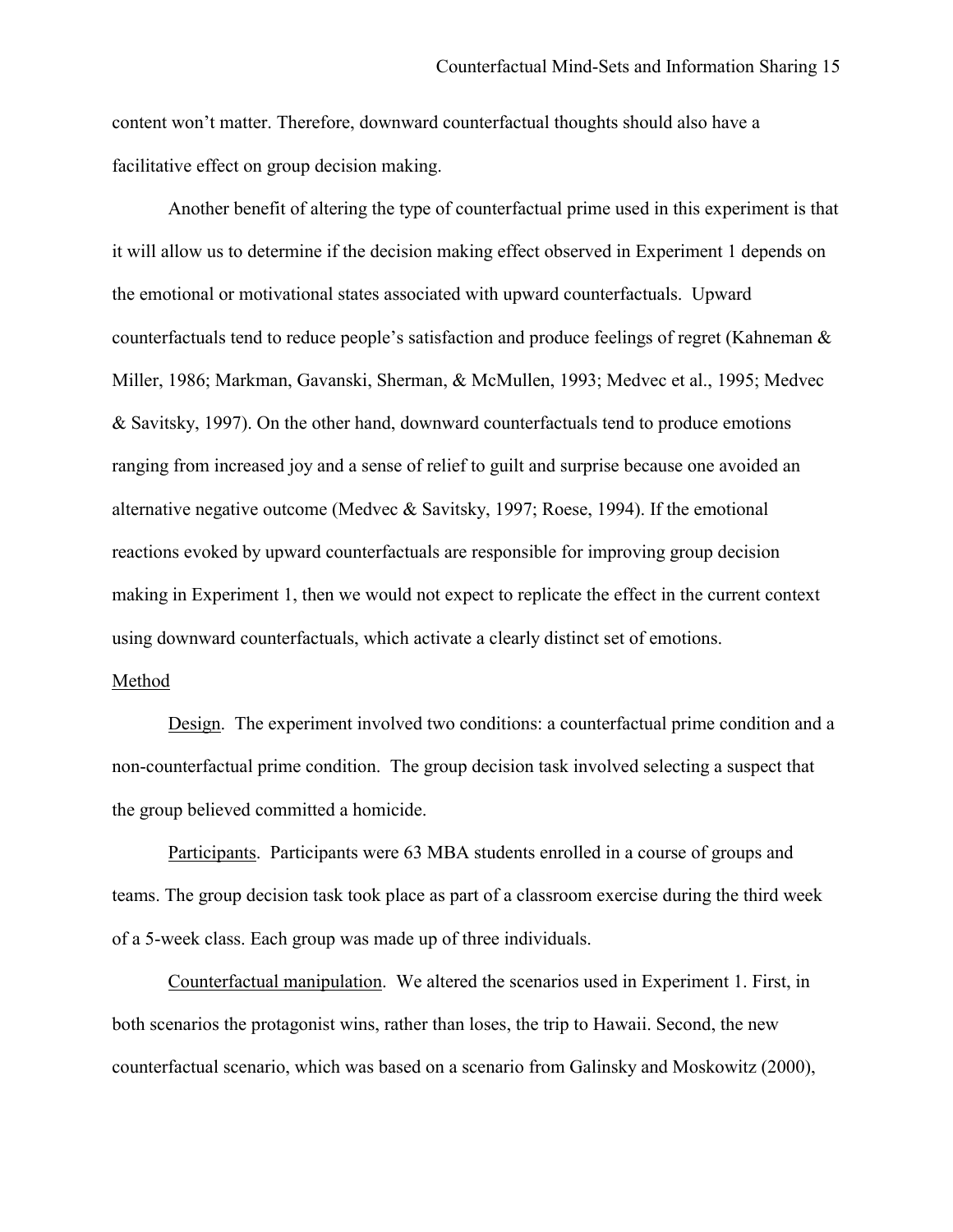was altered so as to produce downward rather than upward counterfactual thoughts. In this scenario, after Sue switched seats, the emcee announced that Sue's new seat was the winner. In the non-counterfactual prime condition, a similar scenario was presented, except that Sue did not switch seats and her current seat was the winner. Groups read the team building scenario together and were then asked to "list some thoughts running through Sue's mind" as a group.

Decision task. We used the decision making task that was used in Experiment 1. After completing the team building exercise, groups were instructed to spend a maximum of 20 minutes discussing the murder mystery case and make their group decision (to choose the one suspect they believed committed the murder). When participants returned to the classroom they completed a post-discussion questionnaire that asked them to identify each informational item that their group discussed. Each of the unique clues (6) were included, as well as all of the shared clues. Each of the shared clues contained implicating information on the three main suspects. In this experiment we used all the implicating shared clues rather than just 6 clues in order to get a more precise measure of group discussion.

# Results and Discussion

Counterfactual activation. As in Experiment 1, two independent coders identified the number of thoughts listed by groups as to what might be going through Sue's mind that were counterfactual in nature<sup>12</sup>. The reliability for counterfactual thoughts was high ( $\alpha$  = .90) and therefore the ratings of the two coders were averaged. As expected, groups in the counterfactual prime condition ( $\underline{M} = 1.0$ ) listed significantly more counterfactual thoughts than groups in the non-counterfactual prime condition  $(M = 00)$ ,  $F(1, 19) = 151.35$ ,  $p < .001$  (See Table 2). We again tested for whether counterfactual primes increased counterfactual thoughts simply by virtue of also increasing the overall amount of words written. There was a significant effect of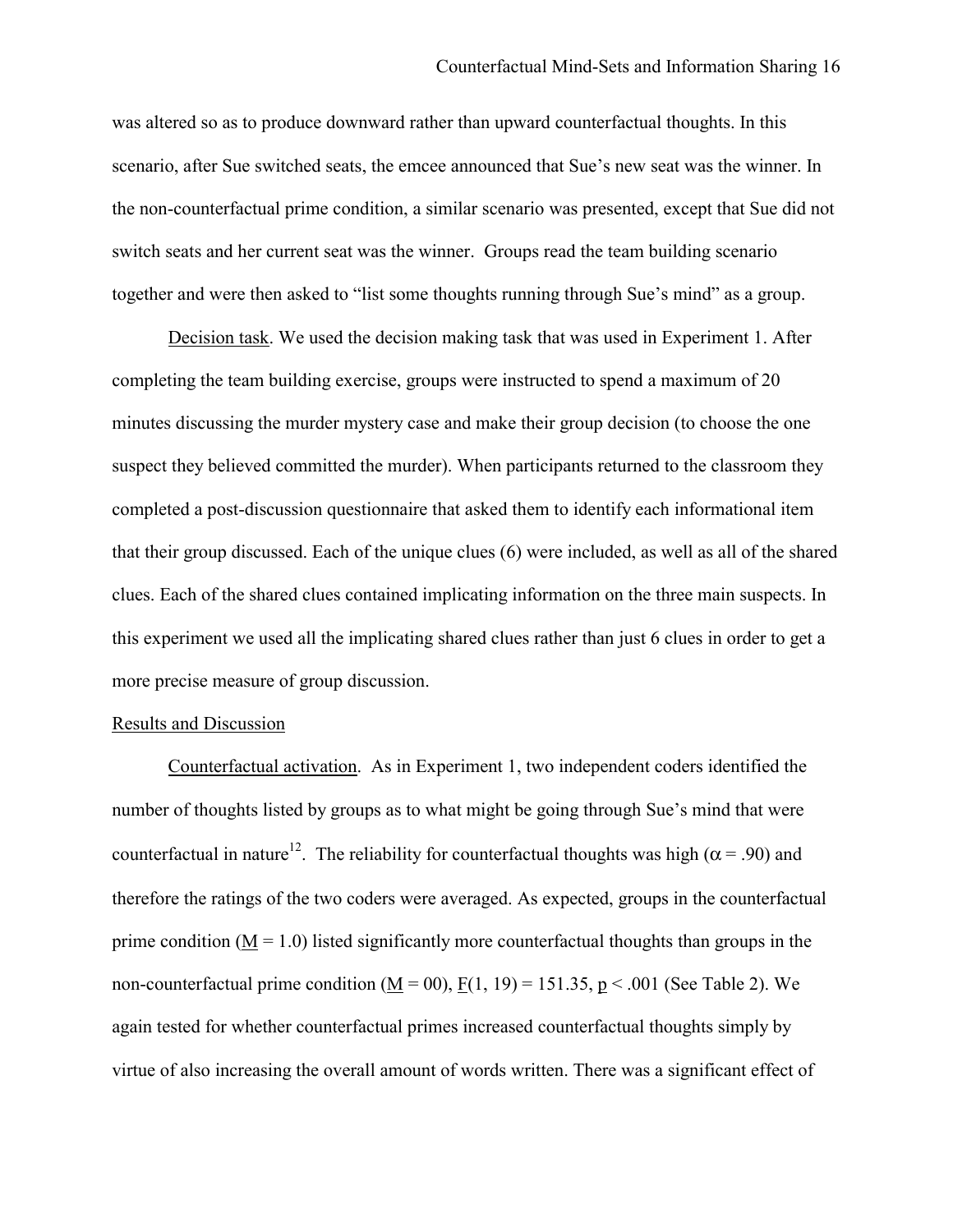experimental condition,  $F(1, 19) = 4.3$ ,  $p = .05$ , but it was in the opposite direction as the alternative explanation would have predicted. Those groups who were not primed with a counterfactual  $(M = 44.8)$  wrote longer responses than did groups primed with a counterfactual  $(M = 30.3)$ .

Pre-discussion individual choices. After reading the mystery and before group discussion, participants indicated who they believed committed the murder. The number of people who selected each of the four suspects per experimental condition was submitted to a chi square analysis. There were no pre-discussion differences in the two experimental conditions,  $\chi^2$  $(df = 3, n = 63) = 1.4$ , ns.

Group decision. Groups primed with a counterfactual mind-set were more likely to select the correct suspect ( $M = 70\%$ ) than were groups that discussed a scenario that did not contain any counterfactual possibilities ( $\underline{M} = 27\%$ ),  $\chi^2$  (df = 1, n = 21) = 5.2, p = .05.

Group decision process. We identified those clues that were selected by all three group members in their post-task assessment as clues that had been discussed. The number of shared and unique clues were submitted to a 2 (condition: counterfactual prime vs. no counterfactual prime) X 2 (type of clue: shared vs. unique) mixed model ANOVA with repeated measures on the second factor. Only a significant Counterfactual Condition X Type of Clue interaction emerged significant,  $F(1, 19) = 6.0$ ,  $p = 02$ . Consistent with our hypothesis, groups in the counterfactual activation condition  $(M = 3.8)$  increased the discussion of unique clues compared to groups that were not exposed to a counterfactual scenario  $(M = 2.6)$ ,  $F(1, 19) = 5.2$ ,  $p < .05$ . For shared clues, the reverse pattern was true, with the no counterfactual prime condition discussing more shared clues ( $M = 5.4$ ) than the no counterfactual condition ( $M = 4.6$ ), although this difference was not significant,  $F(1, 19) = 1.1$ ,  $p = .30$ .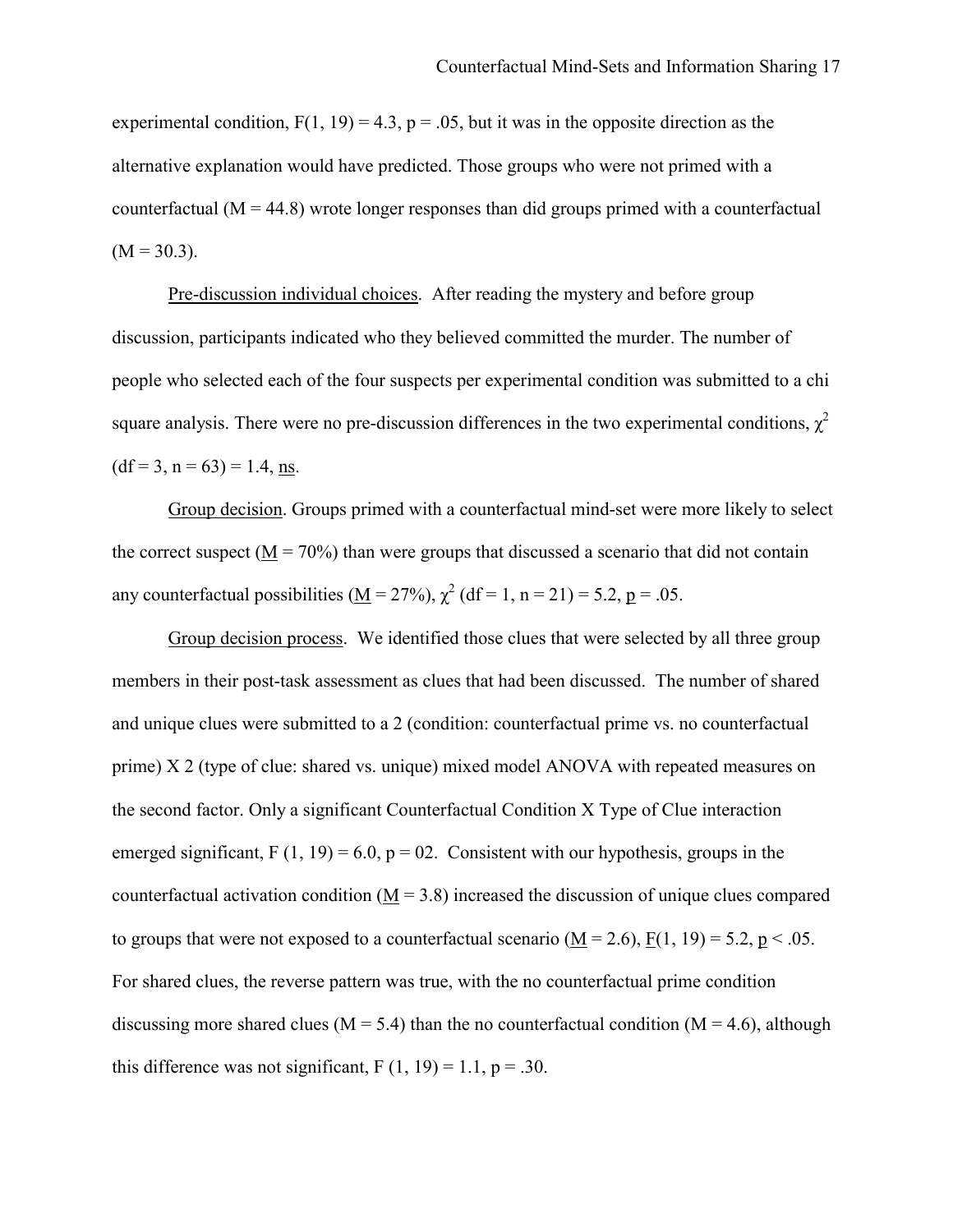We next conducted correlational analyses to determine the relationship between counterfactual activation, discussion of unique clues, and group decision accuracy. The amount of counterfactual activation, as operationalized by the number of counterfactual thoughts listed in the pre-decision task, was correlated with both the number of unique clues discussed,  $r(21) = .44$  $p < .05$ , and post-discussion decision accuracy,  $r(21) = .43$ ,  $p = .05$ . In addition, the number of unique clues discussed was correlated with post-discussion decision accuracy,  $r(21) = .39$ ,  $p <$ .05, one tailed. The number of shared clues discussed did not correlate with any of the variables.

As in Experiment 1, we next conducted several ANCOVA's to better understand the underlying processes. When controlling for the amount of counterfactual activation, experimental condition no longer had a significant effect on post-discussion decision accuracy,  $F(1, 18) < 1$ ,  $p = .75$ . In addition, when controlling for the number of unique clues discussed, experimental condition no longer had a significant effect on post-discussion decision accuracy,  $F(1, 18) = 1.8$ ,  $p = .19$ . Finally, when controlling for the amount of counterfactual activation, experimental condition no longer had a significant effect on the number of unique clues discussed,  $F(1, 18) < 1, p = .53$ .

 Counterfactual primes again had a facilitative effect on the discussion of unique clues and ultimately on decision accuracy. As in Experiment 1, the amount of counterfactual activation (i.e., the number of counterfactual thoughts expressed) predicted both the number of unique clues discussed and decision accuracy. Counterfactual primes positively influenced performance even though the type of counterfactual thoughts were downward rather than upward, supporting our notion that activating a counterfactual mind-set activates a tendency towards mental simulation and consideration of alternatives that is independent of the content of the original counterfactual thoughts and the emotions associated with the counterfactuals.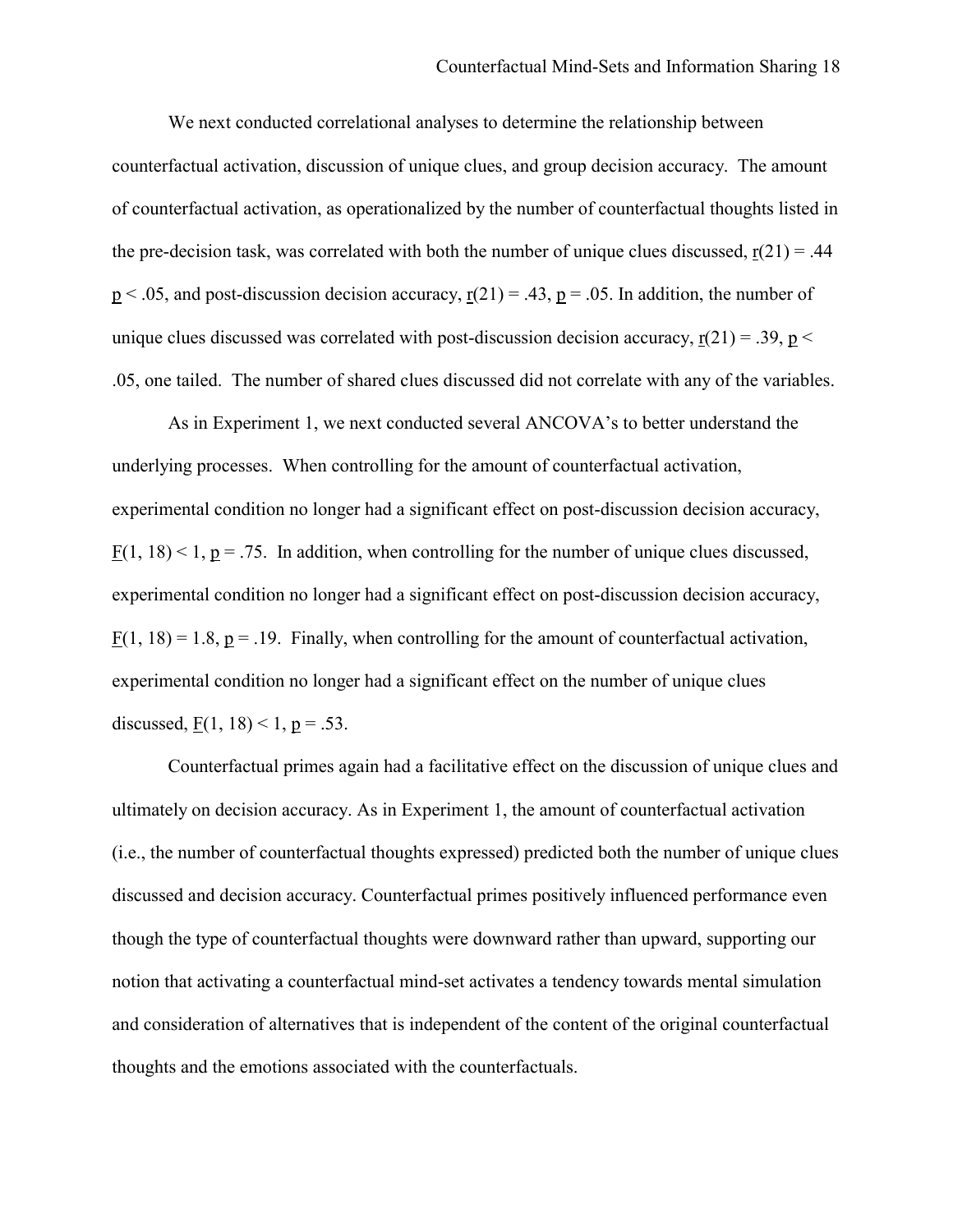# General Discussion

 Across two experiments, activating a counterfactual mind-set had a facilitative effect on group decision making. Expressing counterfactual thoughts in one context decreased biased information sampling in a later context by increasing the discussion of unique clues. Counterfactual primes led to insight, the spontaneous discovery and use of available but unshared information. We have suggested, consistent with the theorizing of Galinsky and Moskowitz (2000) and Galinsky et al. (2000), that activating a counterfactual mind-set increases the tendency towards mental simulation and awareness of alternatives. Counterfactual primes allowed the concealed to become detected, and the hidden profile to become visible. The debiasing effect of counterfactual primes occurred regardless of the direction of the counterfactual thoughts (upward vs. downward). The consistent findings suggest that it was the process of thinking counterfactually and not the content of the counterfactual thoughts or their concomitant emotional reactions that aided group decision making.

 The facilitative effect of counterfactual mind-sets on group decisions involving information dependencies is primarily due to the increased accessibility of thoughts about alternate states of reality. By reminding group members in a prior context that more than one possible reality exists, the sharing of uniquely held information increased. The amount of counterfactual activation was positively related to the amount of unique information that was shared during group discussion and ultimately to decision accuracy. In all previous studies of counterfactual primes (Galinsky et al., 2000; Galinsky & Moskowitz, 2000), the effect of the amount of counterfactual activation on later judgments and decisions was not investigated. In the present experiments the amount of counterfactual activation predicted the type of information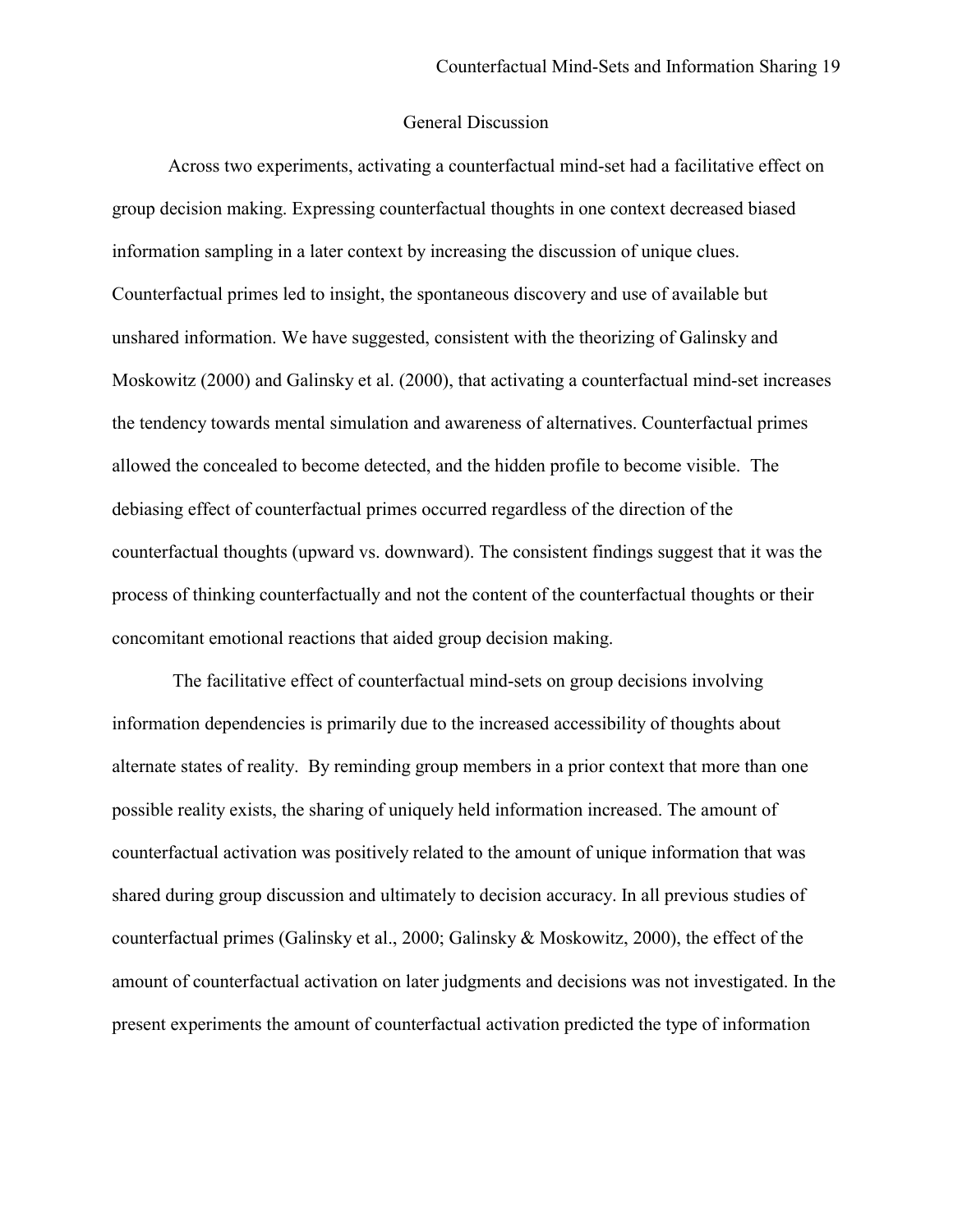sharing and decision choices, thus implicating the process of thinking counterfactually as the source of debiasing.

 This paper extends our understanding of group decision making in a number of important ways. Previous research had established that structurally altering the group decision context often does not have a positive impact on decision accuracy. Separating the discussion of information from the judgment stage, (Stasser, et al., 1989), increasing the group size (Stasser, et al., 1989), increasing accountability (Stewart, et al., 1998), and even increasing the importance of the task (Larson et al., 1994) either have no effect or actually exacerbate group decision biases. In the two present experiments, counterfactual mind-sets improved group decision making by providing a cognitive mechanism that led to mental simulation and a greater consideration of alternatives. Unlike previous research that structured the group's cognitive orientation within the group task (Stasser & Stewart, 1992), the current experiments manipulated cognitive orientations with one task and examined their effect on a subsequent task, demonstrating that exposure to a counterfactual scenario in one context can carry over into an unrelated context. Counterfactuals appear to be a powerful mechanism for guiding group discussions and, ultimately, group decisions.

#### The Effect of Mind-Sets

 Why and how does counterfactual activation affect subsequent, unrelated judgments? Both Gollwitzer et al. (1990) and Chen et al. (1996) demonstrated that the activation of a particular cognitive orientation in a prior context can drive subsequent information processing and memorial strategies. The experiments presented here demonstrate that a cognitive orientation based on alternatives to reality can systematically affect the discussion of unique information. It should be noted that the activation of counterfactual alternatives is triggered by near misses and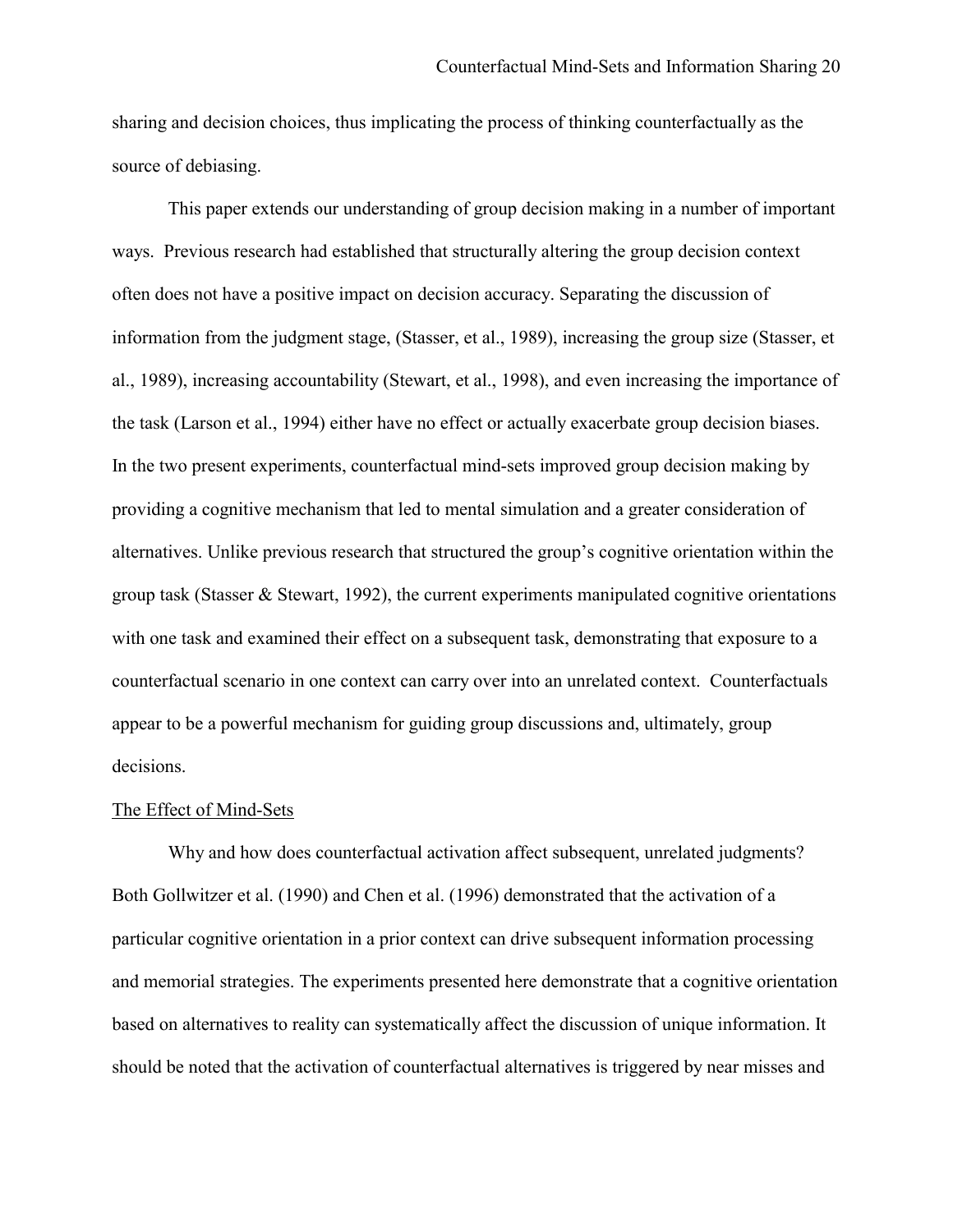norm violations. Why would attending to alternatives endure and extend to the sharing of information or the testing of hypotheses (see Galinsky & Moskowitz, 2000; Kray & Galinsky, 2001)? The experiments and theorizing by Gollwitzer et al. (1990) are particularly instructive on this point—deliberating about one's goals in one task leads to deliberative tendencies in other unrelated contexts because deliberation is a functional, well-learned strategy for approaching the world. Roese (1994) points out that counterfactual thinking, like deliberative thinking, is a pervasive feature of mental life and its ubiquity stems from its functionality and assistance in performing goal-directed behavior—once activated the mind-set persists because it is a welllearned functional strategy for comprehending the world.

Although only specific types of scenarios activate counterfactual thoughts, the content and direction of those thoughts do not appear to moderate the effect of counterfactual primes. Given that upward and downward counterfactuals differ in their content (better vs. worse possible worlds) and emotional reactions, one way of demonstrating that counterfactual mindsets affect how we think and not just what we think is to show that upward and downward counterfactual thoughts have the same facilitative effect on group decisions. Across the two experiments, we found similar effects of upward counterfactual activation (Experiment 1) and downward counterfactual activation (Experiment 2) on group decision making. The research on deliberative mind-sets is similar in that the priming effects do not depend on the content of what participants deliberate about in the first task.

## Limitations and Future Directions

 The present research provides clear and compelling evidence that counterfactual mindsets can improve group decisions involving information dependencies. There are number of avenues, however, for future research. One question is whether the manner in which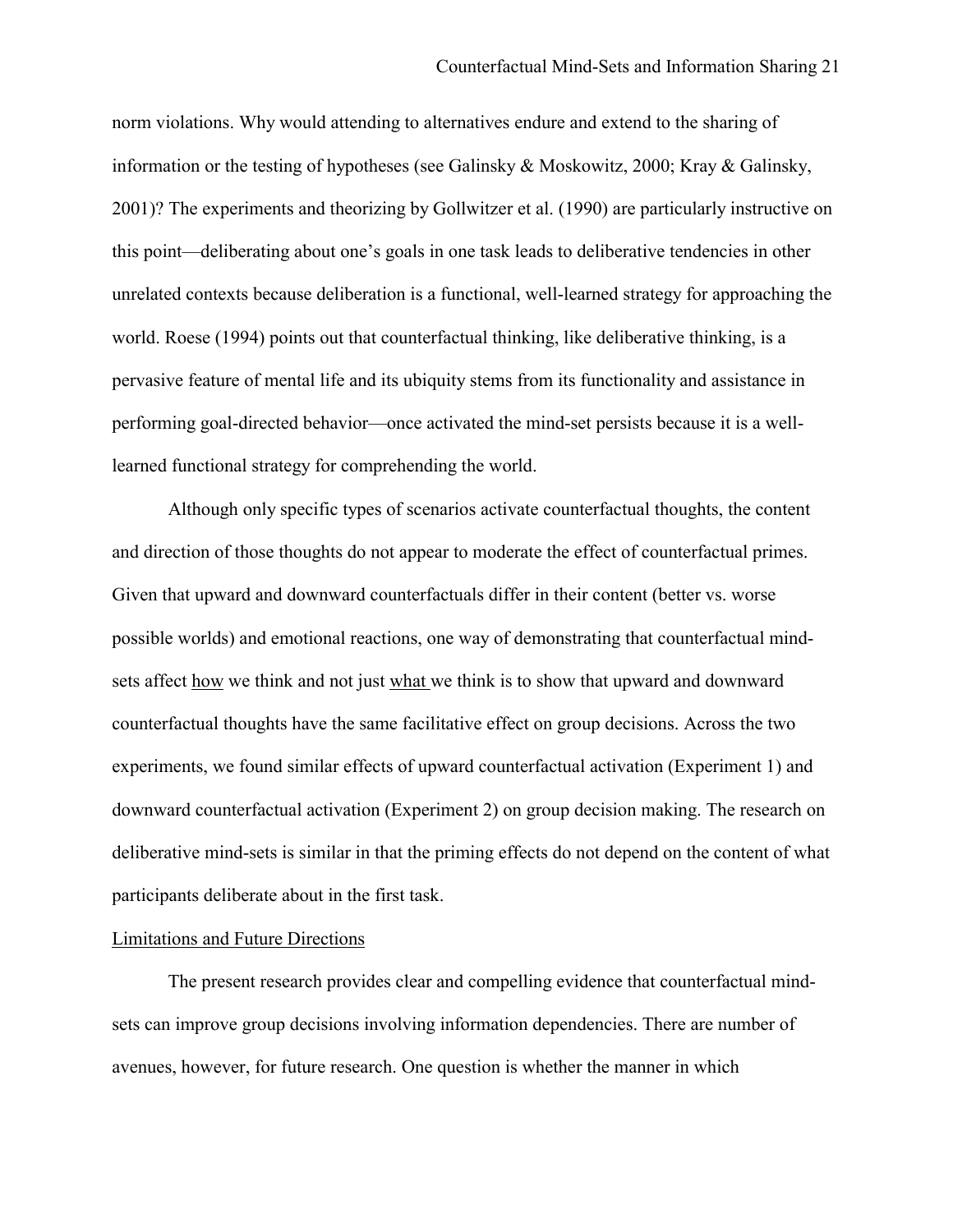counterfactual thinking is activated determines its effect on subsequent performance. First, do all members of a group need to be in a counterfactual mind-set in order for its facilitative effect to come to fruition, as opposed to a minority of group members? There is reason to believe that a vocal minority of group members who have experienced a counterfactual recently is sufficient to guide the group in a productive direction (Nemeth, 1986; Petersen & Nemeth, 1996; Stewart & Stasser, 1998), but this remains an empirical question. Second, does it make a difference whether the counterfactual thoughts are self-relevant or not? In the present experiments, the counterfactual thoughts were about another individual, a mere protagonist in a scenario. Selfrelevant counterfactuals may do just as well at activating a counterfactual mind-set marked by mental simulations and consideration of alternatives. However, self-relevant counterfactuals may lead to ruminations in which the ability to focus on the present task is impaired (Sherman & McConnell, 1995). Self-relevant counterfactuals may also lead to divergent effects of upward and downward counterfactuals, given that rumination and recriminations are more likely to follow from self-relevant upward counterfactual thinking but not self-relevant downward counterfactual thinking (Sherman & McConnell, 1995).

Despite its overarching functional nature, a counterfactual mind-set does not always produce beneficial results. Galinsky and Moskowitz (2000) suggested that counterfactual mindsets can both bias and debias thought and action, depending on the nature of the task (see also Galinsky, Seiden, Kim, & Medvec, in press). Counterfactual primes can lead to the discovery of hidden solutions, as in the present experiments, but also hidden errors. The role of counterfactual primes in debiasing thought can be seen as similar to the effects of accountability, which often leads to flexible, multidimensional thinking, but can also result in a rigid defense of positions and actions (Tetlock, Skitka, & Boettger, 1989), to reliance on non-diagnostic information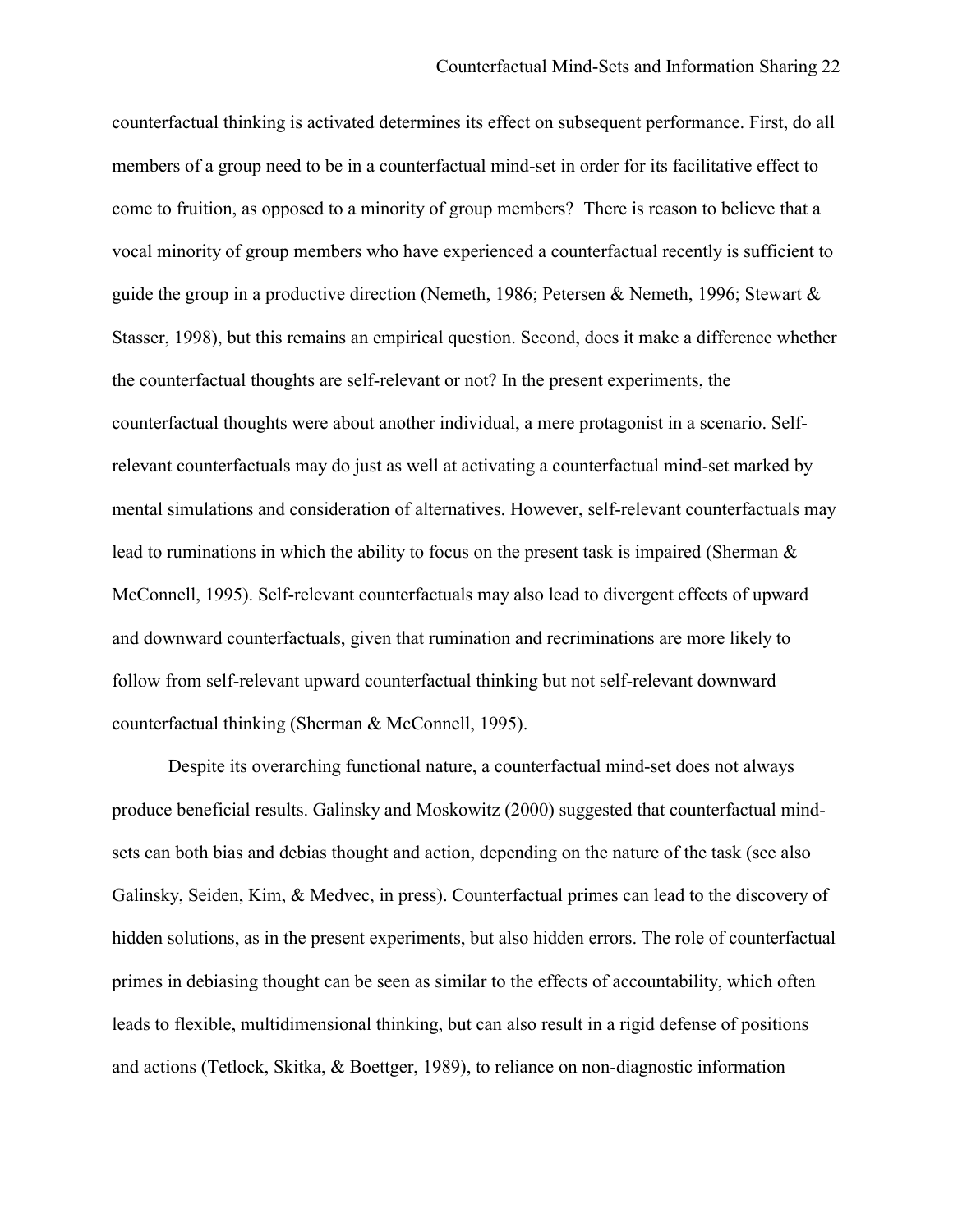(Tetlock & Boettger, 1989) or on shared information (Stewart, et al., 1998). Although in the present experiments counterfactual primes increased the decision accuracy of groups, it is important to explore the group decision making contexts in which counterfactual mind-sets will lead to decreased decision accuracy.

### Conclusion

 A persistent challenge in many group contexts is to effectively harness the vast array of information that individual group members bring to the decision making table. From life or death decisions pertaining to medical treatments and military actions to personnel selections, individuals with unique information often convene to reach a collective decision. Unfortunately, these individuals are not always aware that they possess unique information and ultimately they often fail to share their unique information with other group members. A wide body of evidence suggests that group discussions are often biased towards commonly shared information, which will often result in sub-optimal decisions. The findings presented in this paper paint an optimistic picture that suggests activating a cognitive mind-set that makes salient thoughts about alternate realities serves as a functional reminder for groups to seek out and incorporate unique information. Thinking about what might have been can enable group members to share all they know and ultimately improve decision accuracy.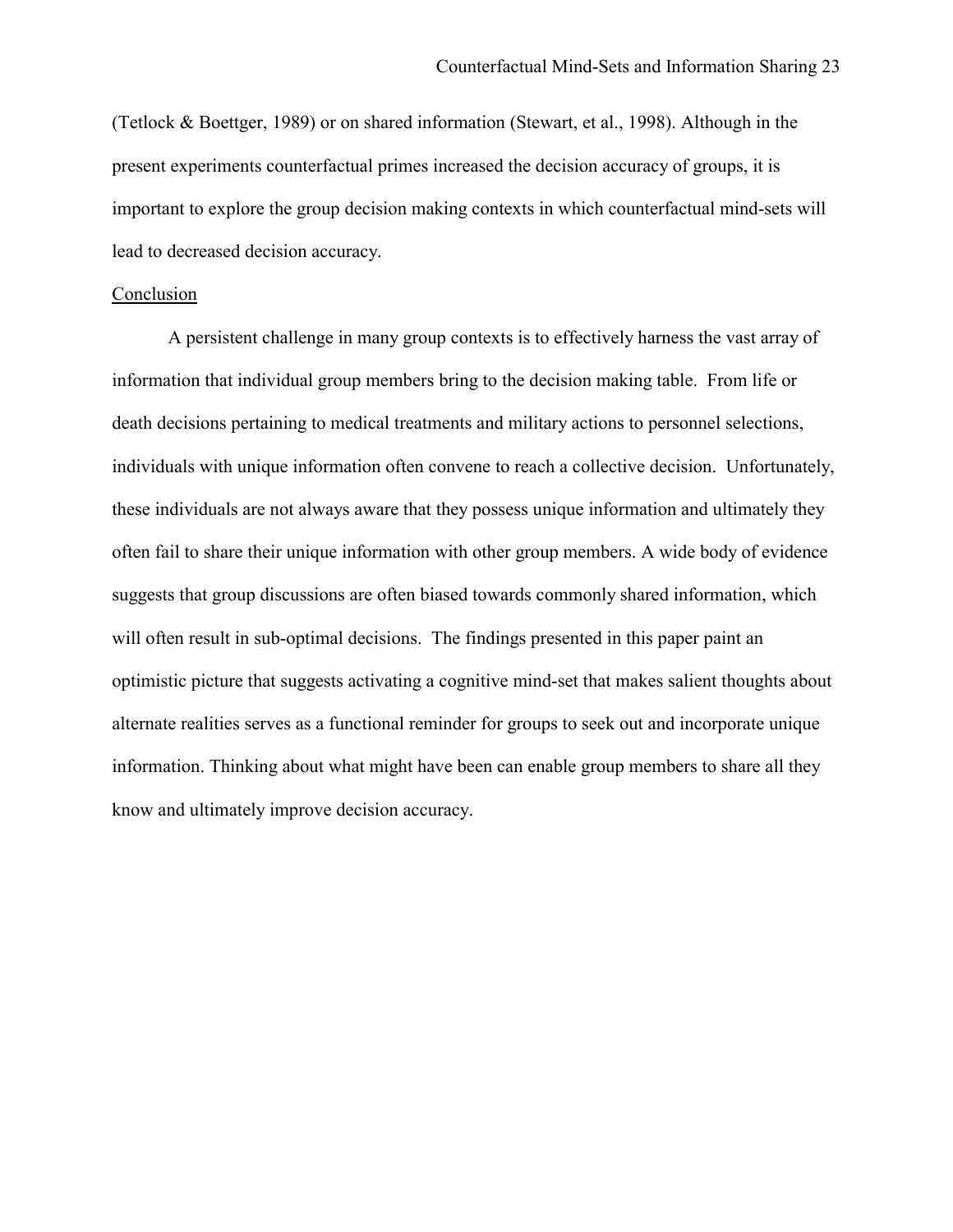## References

Chen, S., Shechter, D., & Chaiken, S. (1996). Getting at the truth or getting along: Accuracy- and impression motivated heuristic and systematic processing. Journal of Personality and Social Psychology, 71, 262-275.

Duncker, K. (1945). On problem solving. Psychological Monographs, 58, 5 (No. 270).

Galinsky, A. D., & Moskowitz, G. B. (2000). Counterfactuals as behavioral primes: Priming the simulation heuristic and consideration of alternatives. Journal of Experimental Social Psychology, 36, 257-383.

Galinsky, A. D., Moskowitz, G. B., & Skurnik, I. (2000). Counterfactuals as selfgenerated primes: The effect of prior counterfactual activation on person perception judgments. Social Cognition, 18, 252-280.

Galinsky, A. D., Seiden, V., Kim, P. H., & Medvec, V. H. (in press). The dissatisfaction of having your first offer accepted: The role of counterfactual thinking in negotiations. Personality and Social Psychology Bulletin.

Gollwitzer, P. M., Heckhausen, H. and Steller, B. (1990). Deliberative vs. implemental mind-sets: Cognitive tuning toward congruous thoughts and information. Journal of Personality and Social Psychology, 59, 1119-1127.

Kahneman, D., & Miller, D. T. (1986). Norm theory: Comparing reality to its alternatives. Psychological Review, 93, 136-153.

Kahneman, D., & Tversky, A. (1982). The simulation heuristic. In D. Kahneman, P. Slovic, & A. Tversky (Eds.), Judgment under uncertainty: Heuristics and biases (pp. 201-208). New York: Cambridge University Press.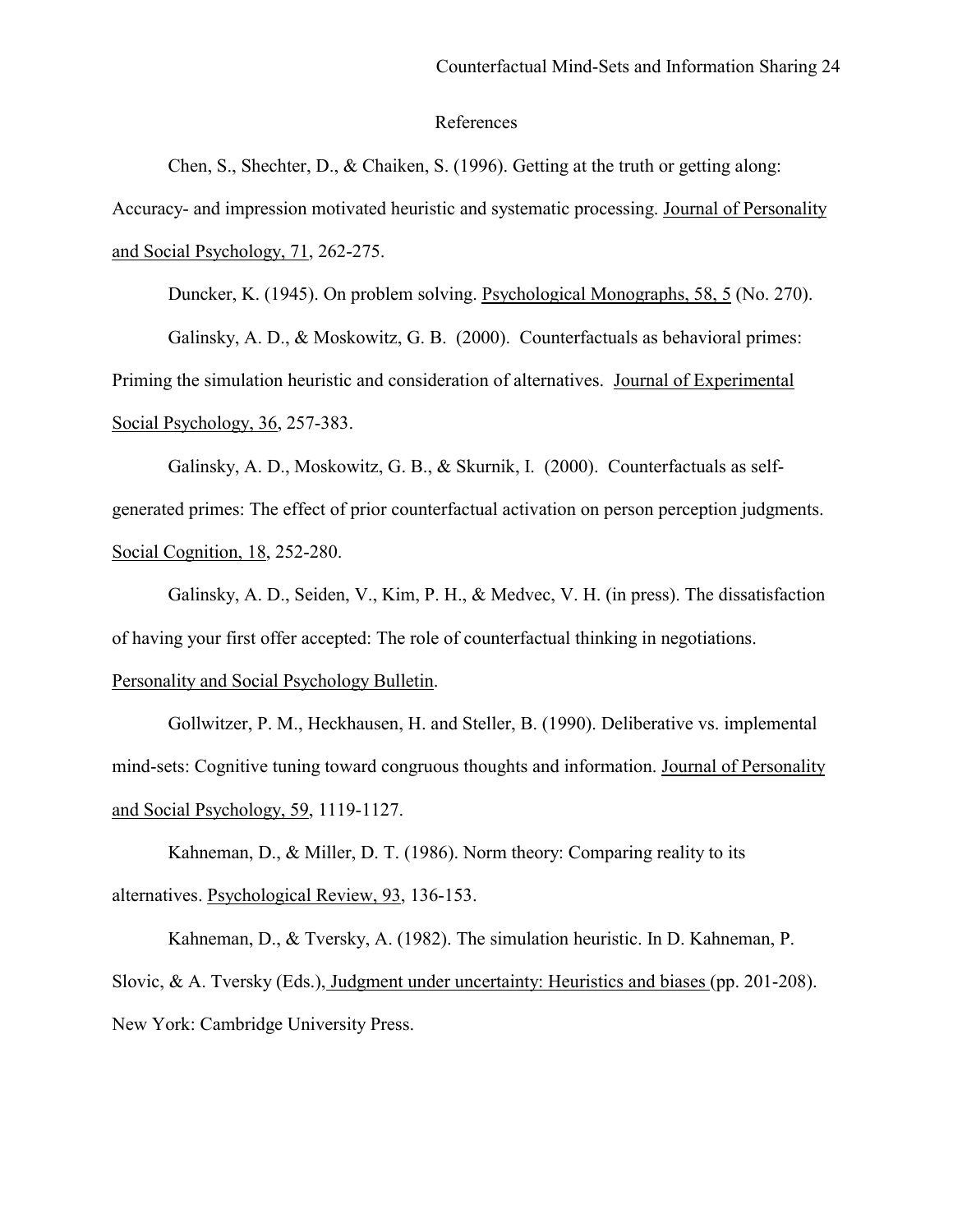Kray, L. J., & Galinsky, A. D. (2001). Information seeking and sharing in groups: The debiasing effect of counterfactual mind-sets on group decisions. Manuscript submitted for publication.

Larson, J. R., Christensen, C., Abbott, A. S., & Franz, T. M. (1996). Diagnosing groups: Charting the flow of information in medical decision-making teams. Journal of Personality and Social Psychology, 71, 315-330.

Larson, J. R., Christensen, C., Franz, T. M., & Abbott, A. S. (1998). Diagnosing groups: The pooling, management, and impact of shared and unshared case information in team-based medical decision making. Journal of Personality and Social Psychology, 75, 93-108.

Larson, J. R., Foster-Fishman, P. G., & Keys, C. B. (1994). Discussion of shared and unshared information in decision-making groups. Journal of Personality and Social Psychology, 67, 446-461.

Markman, K.D., Gavanski, I., Sherman, S.J., & McMullen, M.N. (1993). The mental simulation of better and worse possible worlds. Journal of Experimental Social Psychology, 29, 87-109.

Medvec, V.H., Madey, S., & Gilovich, T.D. (1995). When less is more: Counterfactual thinking among Olympic Medalists. Journal of Personality and Social Psychology, 69*,* 603-610.

Medvec, V.H., & Savitsky, K. (1997). When doing better means feeling worse: The effects of categorical cutoff points on counterfactual thinking and satisfaction. Journal of Personality and Social Psychology, 72, 1284-1296

Nemeth, C. J. (1986). Differential contributions of majority and minority influence. Psychological Review, 93, 23-32.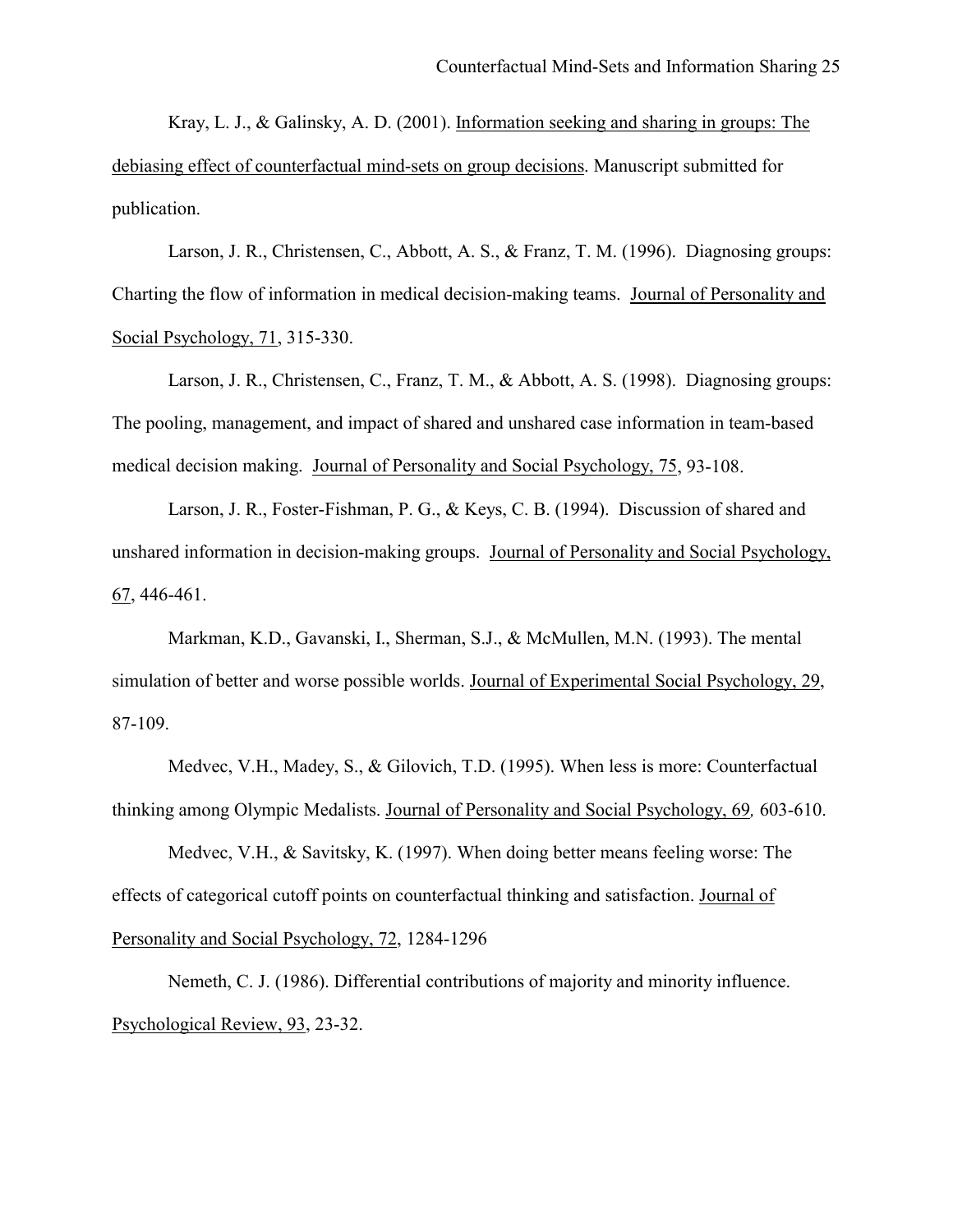Petersen, R. & Nemeth, C. J. (1996). Focus versus flexibility: Majority and minority

influence can both improve performance. Personality and Social Psychology Bulletin, 22, 14-23.

Presidential commission on the space shuttle Challenger accident (1986). Report to the President. Washington DC: The Commission.

Roese, N. J. (1994). The functional basis of counterfactual thinking. Journal of Personality and Social Psychology, 66, 805-818.

Roese, N. J., & Hur, T. (1997). Affective determinants of counterfactual thinking. Social Cognition, 15, 274-290.

Roese, N. J., & Olson, J. M. (1996). Counterfactuals, causal attributions, and the hindsight bias: A conceptual integration. Journal of Experimental Social Psychology, 32, 197- 227.

Sherman, S. J., & McConnell, A. R. (1995). Dysfunctional implications of counterfactual thinking: When alternatives to reality fail us. In N. J. Roese  $&$  J. M. Olson (Eds.), What might have been: The social psychology of counterfactual thinking (pp. 199-231). Hillsdale, NJ: Erlbaum.

Snyder, M., & Swann, W. B. (1978). Hypotheses testing processes in social interaction. Journal of Personality and Social Psychology, 36, 1202-1212.

Stasser, G. (1999). The uncertain role of unshared information in collective choice. In L. Thompson, J. Levine, & D. Messick (Eds.), Shared Knowledge in Organizations. Hillsdale, NJ: Erlbaum.

Stasser, G., & Stewart, D. (1992). Discovery of hidden profiles by decision making groups: Solving a problem versus making a judgment. Journal of Personality and Social Psychology, 63, 426-434.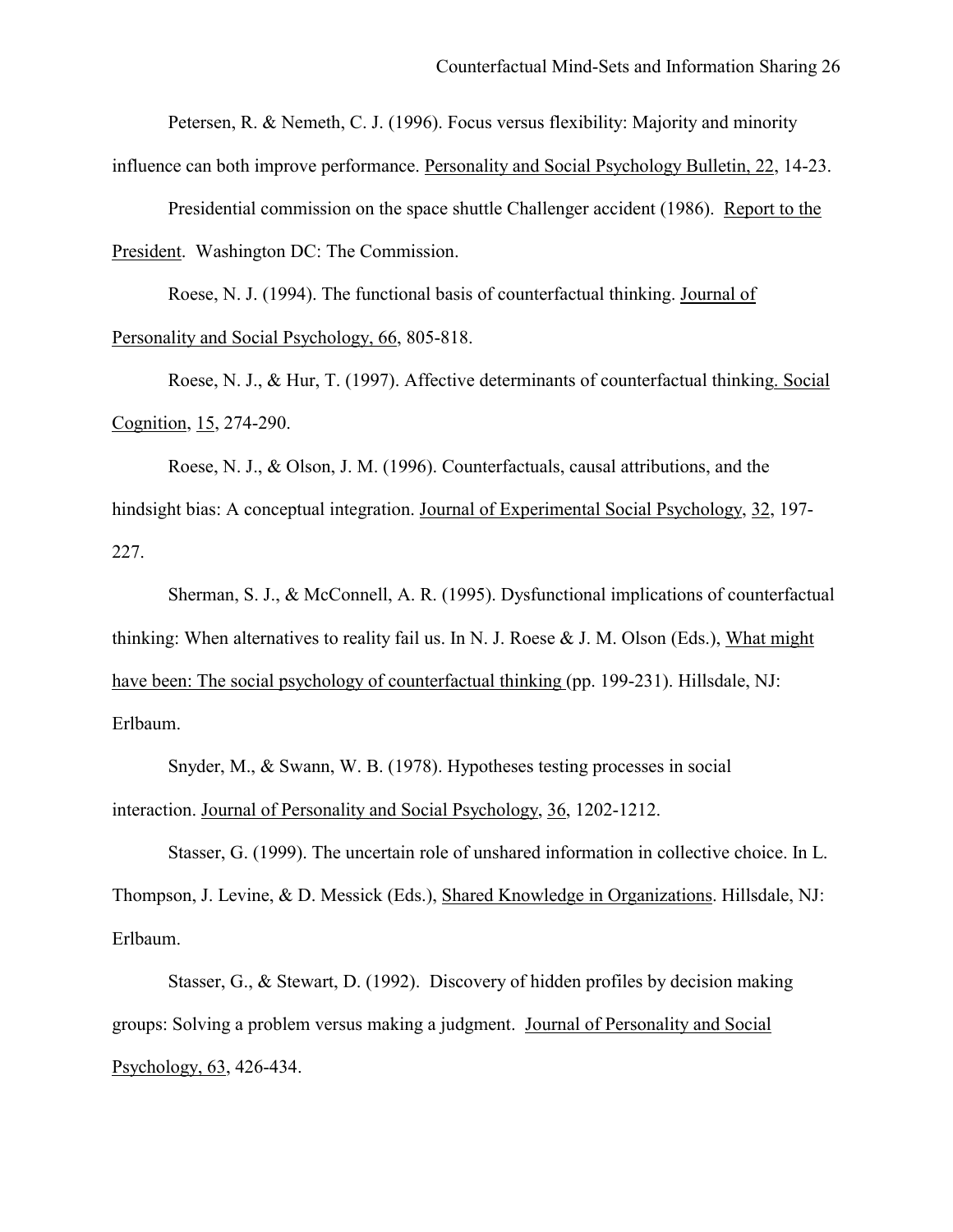Stasser, G., Taylor, L. A., & Hanna, C. (1989). Information sampling in structured and unstructured discussions of three- and six-person groups. Journal of Personality and Social Psychology, 57, 67-78.

 Stasser, G., & Titus, W. (1985). Pooling of unshared information in group decision making: Biased information sampling during discussion. Journal of Personality and Social Psychology, 48, 1467-1478.

 Stewart, D. D., Billings, R. S. & Stasser, G. (1998). Accountability and the discussion of unshared, critical information in decision making groups. Group Dynamics, 2, 18-23.

 Stewart, D. D., & Stasser, G. (1998). The sampling of critical, unshared information in decision making groups: The role of an informed minority. European Journal of Social Psychology, 28, 95-113.

Tetlock, P. E., & Boettger, R. (1989). Accountability: A social magnifier of the dilution effect. Journal of Personality and Social Psychology, 57, 388-398.

Tetlock, P. E., Skitka, L., & Boettger, R. (1989). Social and cognitive strategies of coping with accountability: Conformity, complexity, and bolstering. Journal of Personality and Social Psychology, 57, 632-641.

Trope, Y., & Liberman, A. (1996). Social hypothesis testing: Cognitive and motivational mechanisms. In E. T. Higgins & A. W. Kruglanski (Eds.), Social psychology: Handbook of basic principles (pp. 239-270). New York, NY, USA: Guilford Press.

 Winquist, J. R., & Larson, J. R. (1998). Information pooling: When it impacts group decision making. Journal of Personality and Social Psychology, 74, 371-377.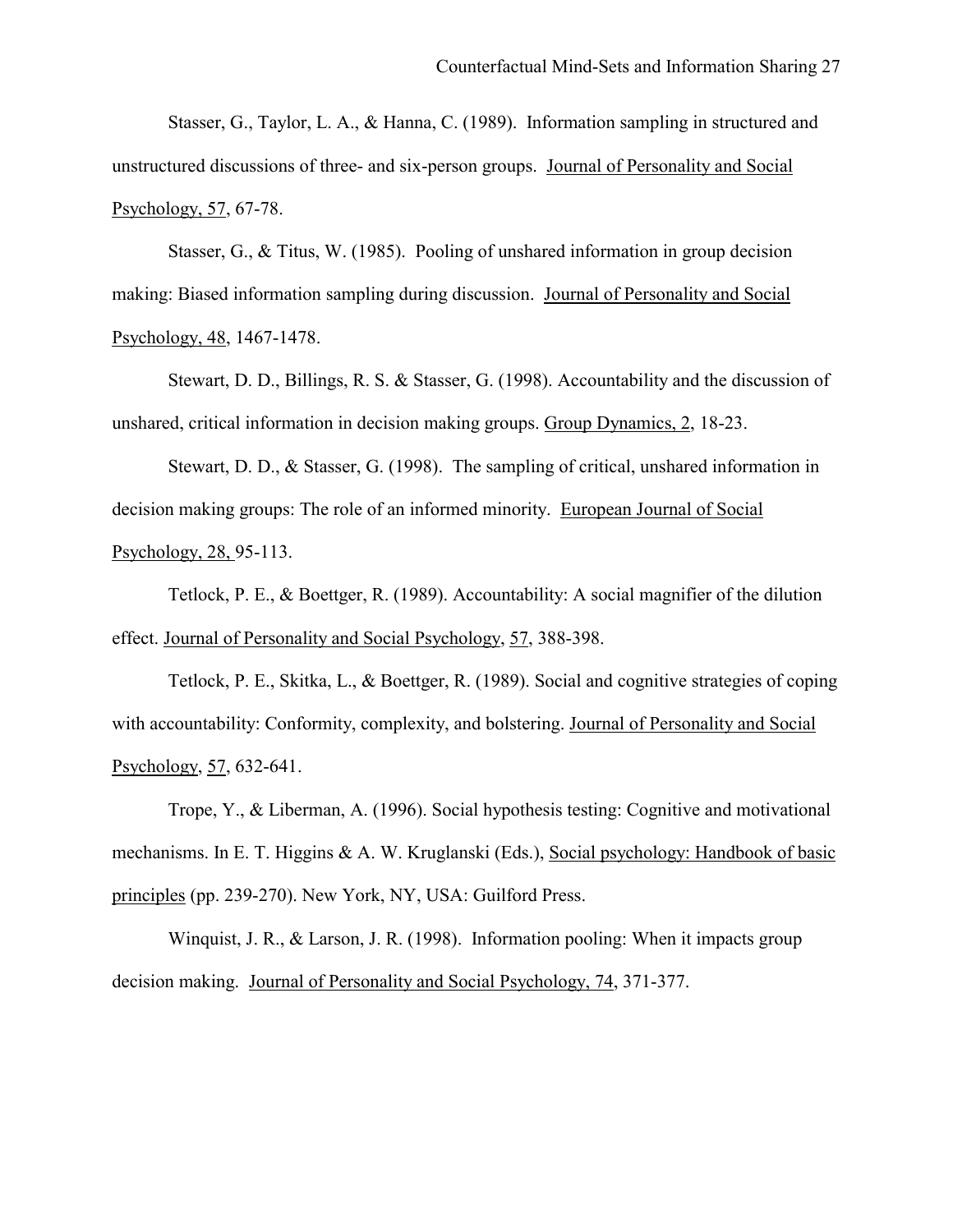## Footnote

1

<sup>1</sup> We included expressions of guilt as examples of counterfactual thoughts. We did so for three reasons. First, Kahneman and Miller (1986) describe how many emotions from surprise to regret emerge and result from the construction of counterfactual thoughts; that is, some emotions require alternatives to reality to explain their very activation. In this scenario, expressions of guilt suggest that participants are aware that by switching seats and winning they are depriving the individual who was originally in the seat the opportunity to win. Thus, guilt implies the alternative state in which the other person and not Sue wins the trip. Second, expressions of guilt are also consistent with work by Miller and Turnbull (1990), which suggests that counterfactual thoughts often implicitly express not only what almost happened but what should or ought to have happened. Third, although it might appear to be the case that guilt as a negative emotion would seem to contradict the notion of the affective contrast and positive emotional responses to downward counterfactual thoughts, McMullen (1997) has demonstrated that downward counterfactuals typically produce affective assimilation rather than affective contrast. For example, someone who just misses a bus and that bus gets into an accident will often not only feel relief, but also guilt, anxiety, and fear at the awareness how close they came to being hurt.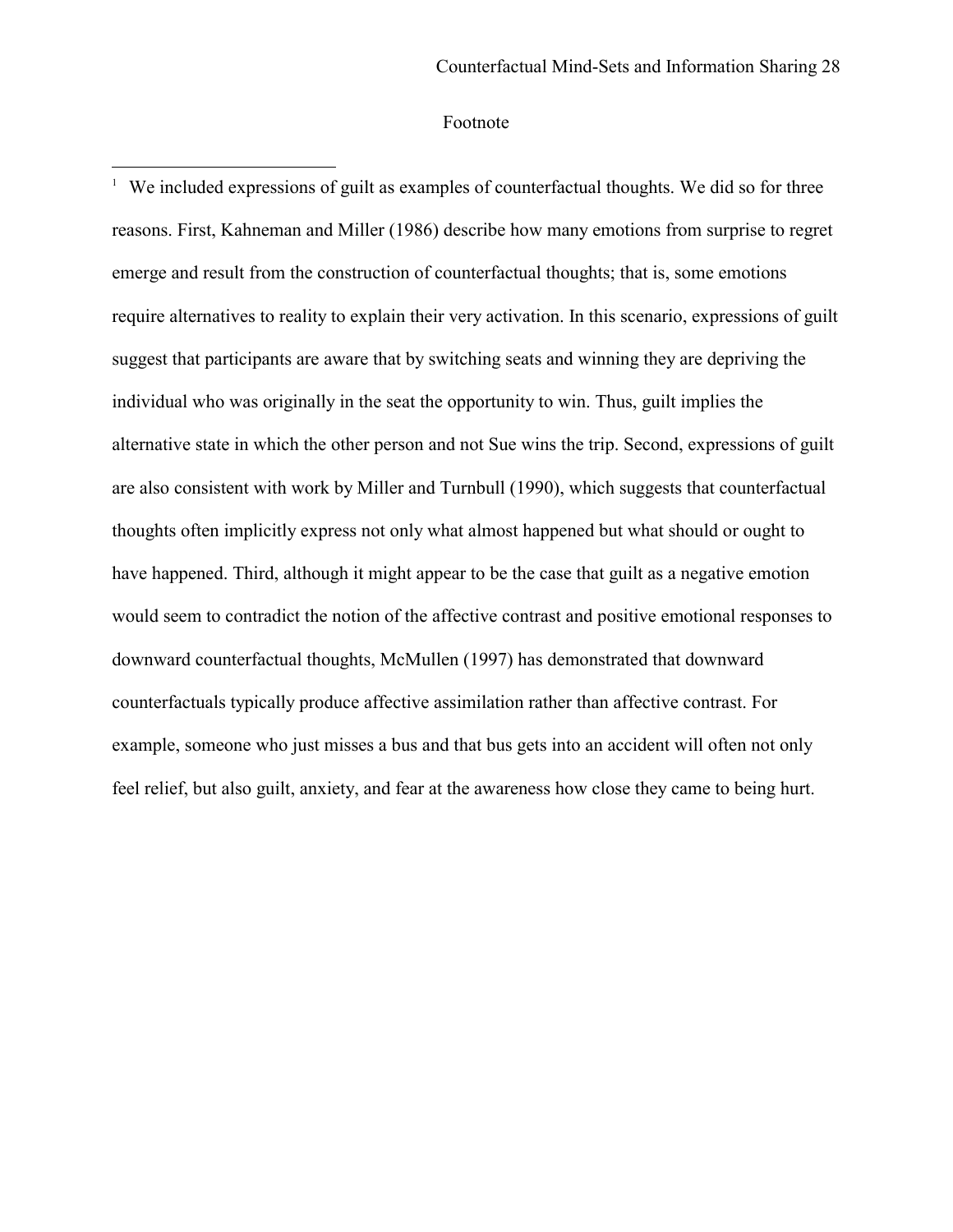Table 1

l

Experiment 1: Means and Standard Deviations of Decision Accuracy, Number of Counterfactual Thoughts, Number of Unique Clues Discussed, and Number of Common Clues Discussed Across Experimental Conditions

|                                   | <b>Experimental Condition</b> |                           |
|-----------------------------------|-------------------------------|---------------------------|
|                                   | Counterfactual                | Non-Counterfactual        |
| <b>Percent Correct</b>            | $67\%$ <sup>a</sup>           | $23\%$ <sup>b</sup>       |
| Number of Counterfactual Thoughts | $1.47^{\text{a}}$ (.79)       | $0.62^{\mathrm{b}}$ (.64) |
| Number of Unique Clues Discussed  | $4.1^a(1.2)$                  | $3.2^{b}(1.1)$            |
| Number of Common Clues Discussed  | $3.1^a(1.1)$                  | $3.5^{\text{a}}(1.3)$     |

Note: Standard deviations are in parentheses. Means with different superscripts for each measure differ from each other at  $p \leq .05$ .